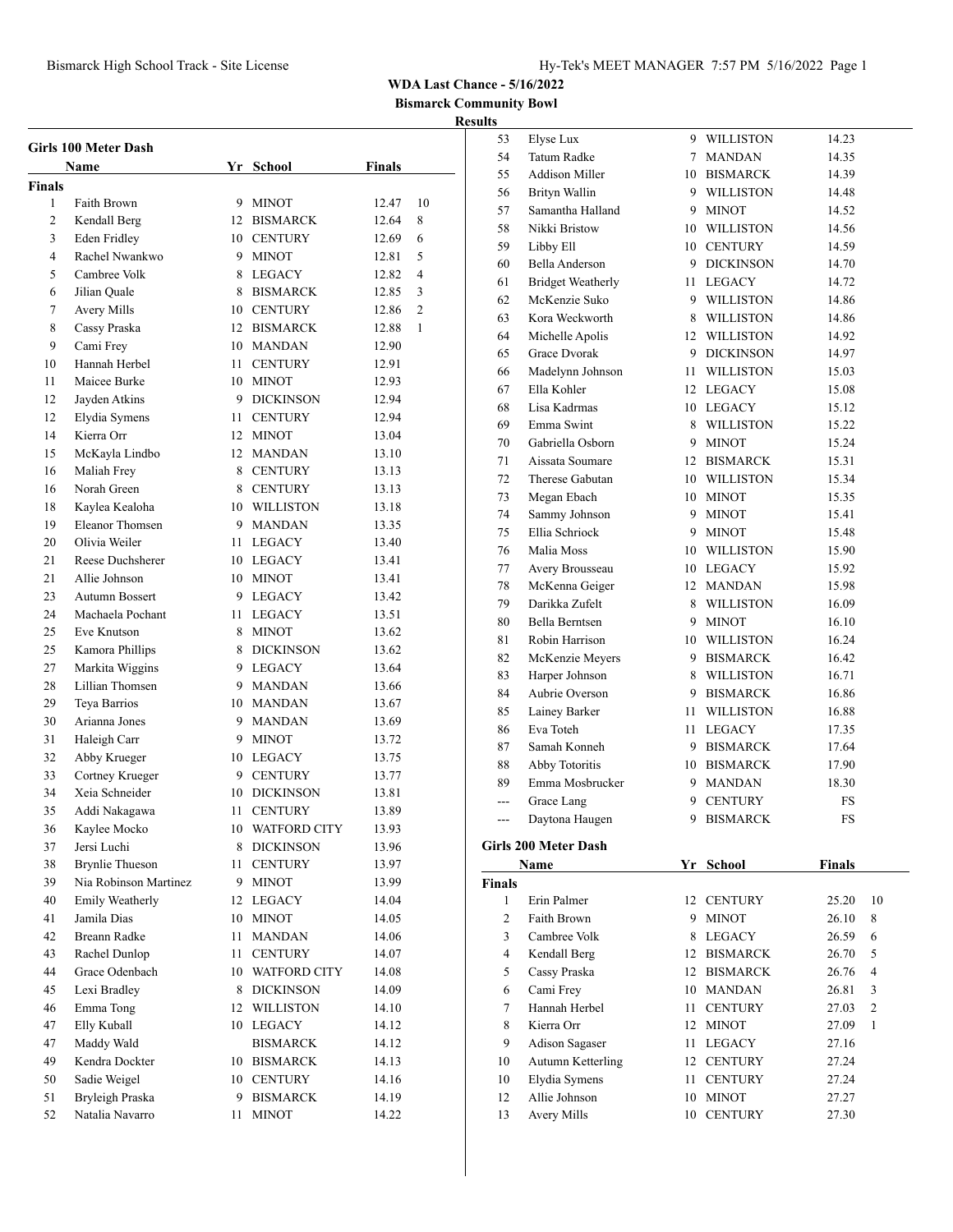**Bismarck Community Bowl Results**

|    | Finals  (Girls 200 Meter Dash)<br>Name |    | Yr School        | <b>Finals</b> |  |
|----|----------------------------------------|----|------------------|---------------|--|
| 14 | Olivia Hanson                          | 10 | <b>MINOT</b>     | 27.38         |  |
| 15 | Maliah Frey                            |    | 8 CENTURY        | 27.39         |  |
| 16 | Kaylea Kealoha                         |    | 10 WILLISTON     |               |  |
| 17 |                                        | 11 | <b>MINOT</b>     | 27.48         |  |
|    | <b>Emily Mattern</b>                   |    |                  | 27.59         |  |
| 18 | Abigail Kapella                        |    | 9 MANDAN         | 27.68         |  |
| 19 | Olivia Weiler                          | 11 | LEGACY           | 27.79         |  |
| 20 | <b>Autumn Bossert</b>                  |    | 9 LEGACY         | 27.83         |  |
| 21 | McKayla Lindbo                         |    | 12 MANDAN        | 28.07         |  |
| 22 | Keira Shannon                          |    | 9 WILLISTON      | 28.17         |  |
| 23 | Whitney Welk                           |    | 9 LEGACY         | 28.21         |  |
| 24 | Annyca Wilson                          |    | 9 MINOT          | 28.25         |  |
| 25 | Jayden Atkins                          |    | 9 DICKINSON      | 28.30         |  |
| 26 | Eve Knutson                            | 8  | <b>MINOT</b>     | 28.35         |  |
| 27 | Micah Fleck                            |    | 9 WILLISTON      | 28.40         |  |
| 28 | Haleigh Carr                           |    | 9 MINOT          | 28.43         |  |
| 29 | Kaylee Mocko                           |    | 10 WATFORD CITY  | 28.59         |  |
| 30 | Jelani Jones                           |    | 10 MANDAN        | 28.62         |  |
| 31 | Morgan Sheldon                         |    | 12 MANDAN        | 28.81         |  |
| 32 | Cecilia Homiston                       |    | 8 DICKINSON      | 28.83         |  |
| 33 | Emma Tong                              |    | 12 WILLISTON     | 28.90         |  |
| 34 | Abby Krueger                           |    | 10 LEGACY        | 28.99         |  |
| 35 | Markita Wiggins                        |    | 9 LEGACY         | 29.15         |  |
| 36 | Lainey Powell                          |    | 9 WILLISTON      | 29.26         |  |
| 37 | <b>Ashley Mosset</b>                   |    | 8 MANDAN         | 29.28         |  |
| 38 | Nevaeh Perez-Coleman                   |    | 11 MINOT         | 29.39         |  |
| 39 | Emily Weatherly                        |    | 12 LEGACY        | 29.64         |  |
| 40 | Nia Robinson Martinez                  |    | 9 MINOT          | 29.66         |  |
| 41 | Elyse Lux                              |    | 9 WILLISTON      | 29.77         |  |
| 42 | Kassidy Kaldor                         | 8  | <b>CENTURY</b>   | 29.82         |  |
| 43 | Elly Kuball                            |    | 10 LEGACY        | 29.86         |  |
| 44 | Grace Odenbach                         |    | 10 WATFORD CITY  | 29.88         |  |
| 45 | <b>Taylor Rath</b>                     | 11 | <b>WILLISTON</b> | 29.95         |  |
| 46 | Kamora Phillips                        |    | 8 DICKINSON      | 29.97         |  |
| 47 | Daeja Sundquist                        |    | 10 WILLISTON     | 30.02         |  |
| 48 | Jasiyah Wright                         |    | 9 WILLISTON      | 30.04         |  |
| 49 | Jamila Dias                            |    | 10 MINOT         | 30.11         |  |
| 50 | Lexi Bradley                           |    | 8 DICKINSON      | 30.18         |  |
| 51 | Gwen Jarvis                            | 11 | MINOT            | 30.32         |  |
| 52 | Camryn Gierke                          | 7  | MANDAN           | 30.37         |  |
| 53 | Nikki Bristow                          |    | 10 WILLISTON     | 30.41         |  |
| 54 | Bryleigh Praska                        | 9. | <b>BISMARCK</b>  | 30.50         |  |
| 55 | Sofia Watterud                         |    | 9 WILLISTON      | 30.60         |  |
| 56 | Daytona Haugen                         | 9. | <b>BISMARCK</b>  | 30.71         |  |
| 57 | <b>Tatum Radke</b>                     | 7  | <b>MANDAN</b>    | 30.84         |  |
| 58 | <b>Brityn Wallin</b>                   | 9  | <b>WILLISTON</b> | 30.89         |  |
| 59 | Kora Weckworth                         | 8  | <b>WILLISTON</b> | 30.94         |  |
| 60 | <b>Bella Anderson</b>                  | 9  | <b>DICKINSON</b> | 31.01         |  |
| 61 | Ella Kohler                            |    | 12 LEGACY        | 31.10         |  |
| 62 | Cera Mullikin                          | 11 | <b>MANDAN</b>    | 31.13         |  |
|    |                                        |    |                  |               |  |
| 63 | Madelynn Johnson                       | 11 | <b>WILLISTON</b> | 31.18         |  |
| 64 | Jersi Luchi                            | 8  | <b>DICKINSON</b> | 31.32         |  |
| 65 | McKenzie Suko                          | 9  | <b>WILLISTON</b> | 31.39         |  |
| 66 | <b>Bridget Weatherly</b>               | 11 | LEGACY           | 31.40         |  |
| 67 | Michelle Apolis                        | 12 | <b>WILLISTON</b> | 31.65         |  |

| 68            | Grace Dvorak         | 9   | <b>DICKINSON</b> | 31.82         |                |
|---------------|----------------------|-----|------------------|---------------|----------------|
| 69            | Emma Swint           | 8   | <b>WILLISTON</b> | 31.85         |                |
| 70            | Journey Wetzel       | 8   | <b>MANDAN</b>    | 32.13         |                |
| 71            | Alaina Wentz         | 10  | LEGACY           | 32.51         |                |
| 72            | Lisa Kadrmas         | 10  | LEGACY           | 33.04         |                |
| 73            | Clare Tamisea        | 11. | ST. MARY'S       | 33.15         |                |
| 74            | Aissata Soumare      |     | 12 BISMARCK      | 33.24         |                |
| 75            | Malia Moss           |     | 10 WILLISTON     | 33.37         |                |
| 76            | Therese Gabutan      |     | 10 WILLISTON     | 33.63         |                |
| 77            | Darikka Zufelt       | 8   | WILLISTON        | 33.65         |                |
| 78            | Harper Johnson       | 8   | <b>WILLISTON</b> | 33.87         |                |
| 79            | Robin Harrison       | 10  | <b>WILLISTON</b> | 34.05         |                |
| 80            | Autumn Sailer        | 9   | ST. MARY'S       | 34.18         |                |
| 81            | Aubrie Overson       | 9   | <b>BISMARCK</b>  | 34.81         |                |
| 82            | McKenzie Meyers      |     | 9 BISMARCK       | 35.33         |                |
|               |                      |     |                  |               |                |
| 83            | Lainey Barker        | 11  | <b>WILLISTON</b> | 35.38         |                |
| 84            | Eva Toteh            | 11  | LEGACY           | 37.75         |                |
| 85            | Samah Konneh         |     | 9 BISMARCK       | 39.45         |                |
| 86            | Abby Totoritis       |     | 10 BISMARCK      | 46.93         |                |
|               | Girls 400 Meter Dash |     |                  |               |                |
|               | Name                 |     | Yr School        | <b>Finals</b> |                |
| <b>Finals</b> |                      |     |                  |               |                |
| 1             | <b>Emily Mattern</b> | 11  | <b>MINOT</b>     | 1:00.28       | 10             |
| 2             | Macee Franz          |     | 12 WATFORD CITY  | 1:01.15       | 8              |
| 3             | Eva Selensky         | 9   | ST. MARY'S       | 1:02.94       | 6              |
| 4             | Fallon Sampsel       |     | 9 WATFORD CITY   | 1:03.04       | 5              |
| 5             | Whitney Welk         | 9.  | LEGACY           | 1:03.78       | 4              |
| 6             | Abigail Eberle       | 10  | ST. MARY'S       | 1:03.96       | 3              |
| 7             | Emma Solberg         | 12  | <b>WILLISTON</b> | 1:04.07       | $\overline{2}$ |
| 8             | Arabella Privatsky   | 9   | <b>DICKINSON</b> | 1:04.37       | 1              |
| 9             | Cecilia Homiston     | 8   | <b>DICKINSON</b> | 1:04.80       |                |
| 10            | Claire Kreidt        |     | 12 DICKINSON     | 1:05.19       |                |
| 11            | Jessica Mogen        |     | 10 WATFORD CITY  | 1:05.29       |                |
| 11            | Nevaeh Perez-Coleman | 11  | <b>MINOT</b>     | 1:05.29       |                |
|               | <b>Emerson House</b> |     |                  |               |                |
| 13            |                      |     | 9 CENTURY        | 1:06.00       |                |
| 14            | Annyca Wilson        | 9   | <b>MINOT</b>     | 1:06.21       |                |
| 15            | Daeja Sundquist      | 10  | <b>WILLISTON</b> | 1:06.32       |                |
| 16            | Lauren Selle         | 9   | <b>DICKINSON</b> | 1:06.48       |                |
| 17            | Lainey Powell        | 9   | WILLISTON        | 1:06.50       |                |
| 18            | Carlee Myerchin      | 10  | <b>CENTURY</b>   | 1:06.70       |                |
| 19            | Kaylee Mocko         | 10  | WATFORD CITY     | 1:06.70       |                |
| 20            | Hazel Drewlo         | 9   | <b>CENTURY</b>   | 1:07.33       |                |
| 21            | Keira Shannon        | 9   | <b>WILLISTON</b> | 1:07.91       |                |
| 22            | Harper Wilkens       | 10  | <b>MANDAN</b>    | 1:08.20       |                |
| 23            | Afton Leingang       | 8   | MANDAN           | 1:08.29       |                |
| 24            | Kinzie Hoff          | 10  | <b>DICKINSON</b> | 1:08.36       |                |
| 25            | Caton Pearcy         | 11  | <b>DICKINSON</b> | 1:08.84       |                |
| 26            | Gwen Jarvis          | 11  | MINOT            | 1:09.06       |                |
| 27            | Anna Bendish         | 11  | <b>MANDAN</b>    | 1:09.25       |                |
| 28            | Maya Sanford         | 11  | <b>BISMARCK</b>  | 1:10.21       |                |
| 29            | Sofia Watterud       | 9   | <b>WILLISTON</b> | 1:10.44       |                |
| 30            | Ava Rerick           | 7   | <b>MANDAN</b>    | 1:11.13       |                |
| 31            | Tayah Myhre          | 8   | <b>MANDAN</b>    | 1:11.52       |                |
| 32            | Solveig Lovgren      | 10  | WILLISTON        | 1:11.55       |                |
| 33            | Ashley Mosset        | 8   | <b>MANDAN</b>    | 1:12.31       |                |
|               |                      |     |                  |               |                |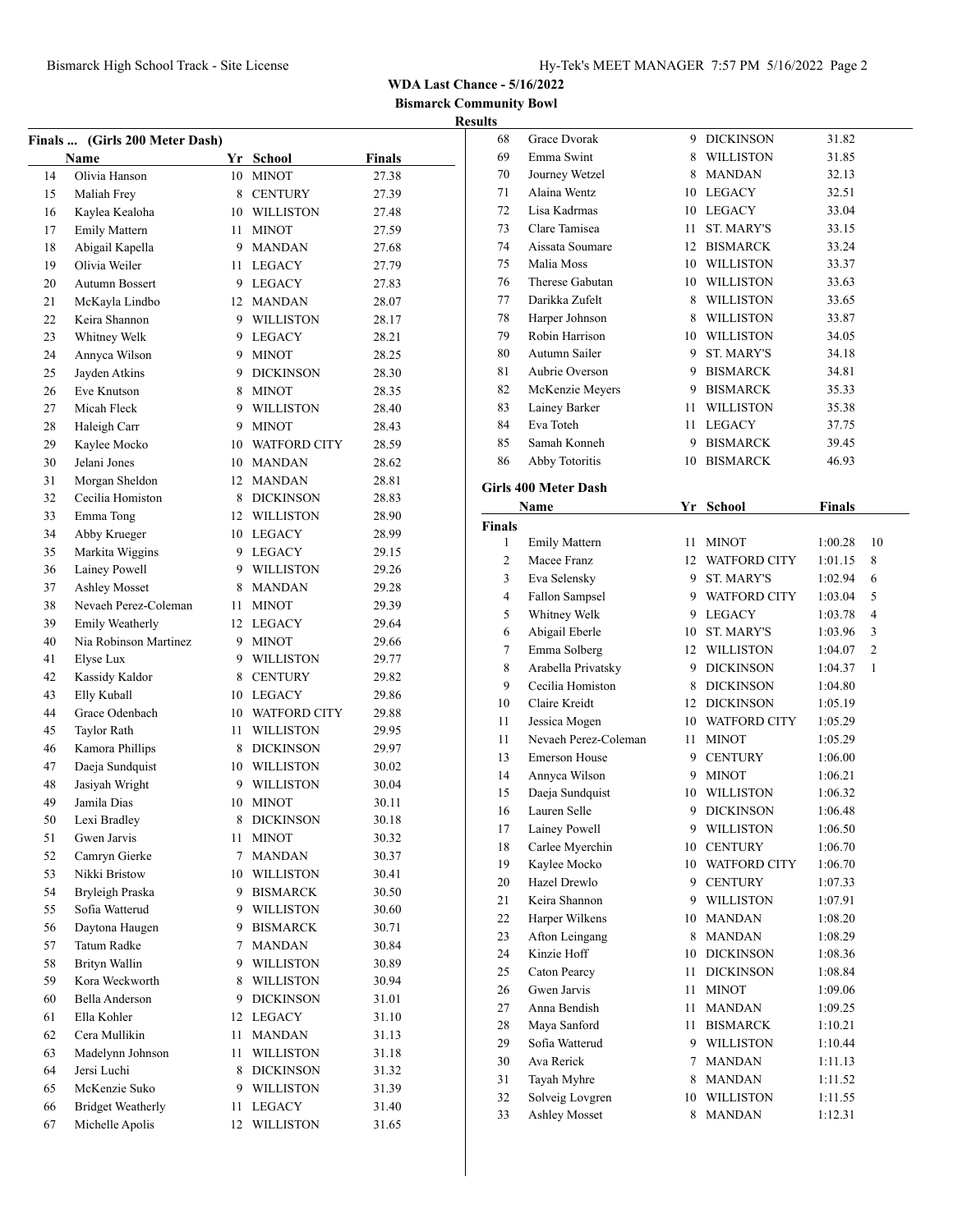**munity Bowl** 

|                |                                |             |                      |               | <b>Bismarck Comm</b> | <b>Result</b> |
|----------------|--------------------------------|-------------|----------------------|---------------|----------------------|---------------|
|                | Finals  (Girls 400 Meter Dash) |             |                      |               |                      |               |
|                | Name                           |             | Yr School            | <b>Finals</b> |                      |               |
| 34             | <b>Stray Ressler</b>           | 8.          | <b>MANDAN</b>        | 1:12.60       |                      |               |
| 35             | Jasiyah Wright                 | 9           | <b>WILLISTON</b>     | 1:12.83       |                      |               |
| 36             | Bergen Ackerman                |             | 11 BISMARCK          | 1:13.01       |                      |               |
| 37             | Jade Schick                    | $7^{\circ}$ | <b>MANDAN</b>        | 1:13.43       |                      |               |
| 38             | Alaina Wentz                   |             | 10 LEGACY            | 1:13.80       |                      |               |
| 39             | Cera Mullikin                  |             | 11 MANDAN            | 1:15.62       |                      |               |
| 40             | Avrey Walker                   | $7^{\circ}$ | <b>MANDAN</b>        | 1:16.35       |                      |               |
| 41             | Alyssa Schafer                 |             | 12 MANDAN            | 1:17.64       |                      |               |
| 42             | Journey Wetzel                 | 8           | <b>MANDAN</b>        | 1:18.67       |                      |               |
|                | Girls 800 Meter Run            |             |                      |               |                      |               |
|                | Name                           |             | Yr School            | <b>Finals</b> |                      |               |
| Finals         |                                |             |                      |               |                      |               |
| 1              | Acey Elkins                    | 11          | <b>MANDAN</b>        | 2:19.82       | 10                   |               |
| 2              | Eleni Lovgren                  | 12          | WILLISTON            | 2:20.07       | 8                    |               |
| 3              | Taya Fettig                    |             | 9 BISMARCK           | 2:22.69       | 6                    |               |
| $\overline{4}$ | Kylie Wald                     | 11          | <b>ST. MARY'S</b>    | 2:23.75       | 5                    | G             |
| 5              | Bayla Weigel                   |             | 10 BISMARCK          | 2:26.91       | $\overline{4}$       |               |
| 6              | Leah Herbel                    |             | 11 CENTURY           | 2:27.64       | 3                    | Fi            |
| 7              | Dru Zander                     |             | 9 WILLISTON          | 2:28.28       | $\overline{c}$       |               |
| 8              | Aspen Eslinger                 |             | 10 LEGACY            | 2:29.10       | 1                    |               |
| 9              | Dalila Sharp                   |             | 10 BISMARCK          | 2:30.59       |                      |               |
| 10             | Mandy Schmidt                  | 10          | <b>MINOT</b>         | 2:30.93       |                      |               |
| 11             | Hallie Nash                    | 9           | <b>MINOT</b>         | 2:31.48       |                      |               |
| 12             | Lauren Woeste                  | 8           | LEGACY               | 2:31.87       |                      |               |
| 13             | McKenzie Hildremyr             |             | 8 LEGACY             | 2:33.54       |                      |               |
| 14             | <b>Aubrey Rost</b>             | 9.          | LEGACY               | 2:35.26       |                      |               |
| 15             | Amisa Miller                   | 8           | <b>MINOT</b>         | 2:35.36       |                      |               |
| 16             | Grace Schmidt                  |             | 10 CENTURY           | 2:36.40       |                      |               |
| 17             | Savanna Olson                  |             | 11 WATFORD CITY      | 2:37.28       |                      |               |
| 18             | Taylor Gabbert                 |             | 10 LEGACY            | 2:37.91       |                      | G             |
| 19             | <b>Bre Axt</b>                 |             | 9 LEGACY             | 2:39.85       |                      |               |
| 20             | Anna Pippenger                 |             | 9 WILLISTON          | 2:41.36       |                      | Fi            |
| 21             | <b>Addison Heck</b>            | 8           | <b>CENTURY</b>       | 2:42.14       |                      |               |
| 22             | Maria Goodvin                  | 10          | <b>MINOT</b>         | 2:43.08       |                      |               |
| 23             | Abi Rieck                      | 9           | <b>LEGACY</b>        | 2:44.71       |                      |               |
| 24             | Brynn Crane                    | 9           | <b>LEGACY</b>        | 2:45.94       |                      |               |
| 25             | Macy Crane                     | 9           | <b>LEGACY</b>        | 2:46.72       |                      |               |
| 26             | Avery Kunz                     | 11          | LEGACY               | 2:47.28       |                      |               |
| 27             | Madyson Tivis                  | 10          | <b>CENTURY</b>       | 2:48.41       |                      |               |
| 28             | Julie Folk                     | 10          | <b>MINOT</b>         |               |                      |               |
| 29             | Sundriana Shane                |             |                      | 2:48.92       |                      |               |
| 30             | Emma Mckenzie                  | 8           | MANDAN<br>ST. MARY'S | 2:49.46       |                      |               |
|                |                                | 11          |                      | 2:52.72       |                      |               |
| 31             | Katee Hollenbeck               | 11          | ST. MARY'S           | 2:53.01       |                      |               |
| 32             | Natalie Larson                 | 9           | ST. MARY'S           | 2:55.22       |                      |               |
| 33             | Marlee Baisch                  | 8           | WILLISTON            | 2:56.00       |                      |               |
| 34             | Cadence Cook                   | 10          | <b>CENTURY</b>       | 2:58.06       |                      |               |

### **Girls 1600 Meter Run**

|                               | Name        | Yr School | <b>Finals</b> |      |
|-------------------------------|-------------|-----------|---------------|------|
| <b>Finals</b><br>$\mathbf{1}$ | Acey Elkins | 11 MANDAN | 5:17.68       | - 10 |

 Ellie Schaefer 9 MINOT 3:04.76 Kaydance Heller 10 WILLISTON 3:05.61

| .s |                    |    |                     |         |                |  |
|----|--------------------|----|---------------------|---------|----------------|--|
| 2  | Hallie Nash        | 9  | <b>MINOT</b>        | 5:20.85 | 8              |  |
| 3  | Jaelyn Ogle        | 11 | <b>WATFORD CITY</b> | 5:23.19 | 6              |  |
| 4  | Sierra Watterud    | 12 | <b>WILLISTON</b>    | 5:29.50 | 5              |  |
| 5  | Mandy Schmidt      | 10 | <b>MINOT</b>        | 5:40.22 | $\overline{4}$ |  |
| 6  | Isabelle Simonson  | 9  | LEGACY              | 5:43.12 | 3              |  |
| 7  | Zoe Reichenberger  | 10 | <b>BISMARCK</b>     | 5:43.80 | $\overline{2}$ |  |
| 8  | Rita Wise Spirit   | 9  | <b>BISMARCK</b>     | 5:53.18 | 1              |  |
| 9  | Lucy Wisthoff      | 9  | <b>BISMARCK</b>     | 5:53.42 |                |  |
| 10 | Amisa Miller       | 8  | <b>MINOT</b>        | 5:53.45 |                |  |
| 11 | Lindsey Schroeder  | 10 | <b>CENTURY</b>      | 6:00.38 |                |  |
| 12 | Abby Praus         | 7  | <b>DICKINSON</b>    | 6:01.34 |                |  |
| 13 | Jacqueline Swanson | 9  | <b>WILLISTON</b>    | 6:06.23 |                |  |
| 14 | Julie Folk         | 10 | <b>MINOT</b>        | 6:10.70 |                |  |
| 15 | Cyera Moore        | 11 | <b>MANDAN</b>       | 6:19.08 |                |  |
| 16 | Danielle Schill    | 9  | <b>CENTURY</b>      | 6:39.24 |                |  |
| 17 | Olivia Puliafico   | 9  | <b>CENTURY</b>      | 6:48.33 |                |  |
| 18 | Gretchen Boll      | 9  | <b>ST. MARY'S</b>   | 7:25.33 |                |  |

### **Girls 3200 Meter Run**

| Name   |                      | Yr | <b>School</b>       | <b>Finals</b> |                |
|--------|----------------------|----|---------------------|---------------|----------------|
| `inals |                      |    |                     |               |                |
| 1      | Leila Gregoire       | 8  | <b>DICKINSON</b>    | 12:00.71      | 10             |
| 2      | Scout Ulrickson      | 8  | <b>MINOT</b>        | 12:09.62      | 8              |
| 3      | Katie Olson          | 8  | <b>WATFORD CITY</b> | 12:16.95      | 6              |
| 4      | Cambree Moss         | 9  | <b>WILLISTON</b>    | 12:18.43      | 5              |
| 5      | Sophia Ness          | 10 | <b>BISMARCK</b>     | 12:23.58      | 4              |
| 6      | <b>Rigby Haskins</b> | 8  | <b>WILLISTON</b>    | 12:58.08      | 3              |
| 7      | Sophia Lade          |    | <b>MINOT</b>        | 13:00.17      | $\overline{2}$ |
| 8      | Brynna Ames          | 9  | <b>WILLISTON</b>    | 13:12.98      | 1              |
| 9      | Huntlie Carrier      | 9  | WILLISTON           | 13:41.55      |                |
| 10     | Addyson Wendt        | 10 | <b>MINOT</b>        | 13:54.24      |                |

## **Girls 100 Meter Hurdles**

|        | Name                  | Yr | <b>School</b>     | <b>Finals</b> |                |
|--------|-----------------------|----|-------------------|---------------|----------------|
| Finals |                       |    |                   |               |                |
| 1      | Morgan Sheldon        | 12 | <b>MANDAN</b>     | 15.01         | 10             |
| 2      | Anna Rader            | 12 | <b>CENTURY</b>    | 15.47         | 8              |
| 3      | Hope Stein            | 12 | <b>CENTURY</b>    | 15.60         | 6              |
| 4      | Erin McLean           | 9  | <b>MINOT</b>      | 15.91         | 5              |
| 5      | Brenna Curl           | 10 | <b>ST. MARY'S</b> | 16.53         | 4              |
| 6      | Amy Stringer          | 12 | <b>BISMARCK</b>   | 16.62         | 3              |
| 7      | Zoie Austin           | 9  | <b>CENTURY</b>    | 16.74         | $\overline{c}$ |
| 8      | Anna Lyles            | 8  | <b>MANDAN</b>     | 17.21         | 1              |
| 9      | Martina Murphy        | 11 | <b>CENTURY</b>    | 17.28         |                |
| 10     | Hailey Markel         | 10 | <b>MANDAN</b>     | 17.43         |                |
| 11     | Haley Conklin         | 9  | <b>MINOT</b>      | 17.49         |                |
| 12     | <b>Bella Price</b>    | 12 | <b>MINOT</b>      | 17.54         |                |
| 13     | Maddy Wald            |    | <b>BISMARCK</b>   | 17.69         |                |
| 14     | Reese Duchsherer      | 10 | <b>LEGACY</b>     | 17.72         |                |
| 15     | Machaela Pochant      | 11 | LEGACY            | 18.01         |                |
| 16     | Katelyn Luther        | 9  | <b>BISMARCK</b>   | 18.44         |                |
| 17     | Kayla Corbin          | 8  | <b>MANDAN</b>     | 18.54         |                |
| 18     | Adriania Johnson      | 10 | <b>MANDAN</b>     | 18.59         |                |
| 19     | Brooklyn Vigil        | 11 | <b>LEGACY</b>     | 18.60         |                |
| 20     | Mia Peterson          | 9  | <b>BISMARCK</b>   | 19.18         |                |
| 21     | <b>Bostyn Edwards</b> | 9  | <b>MINOT</b>      | 19.31         |                |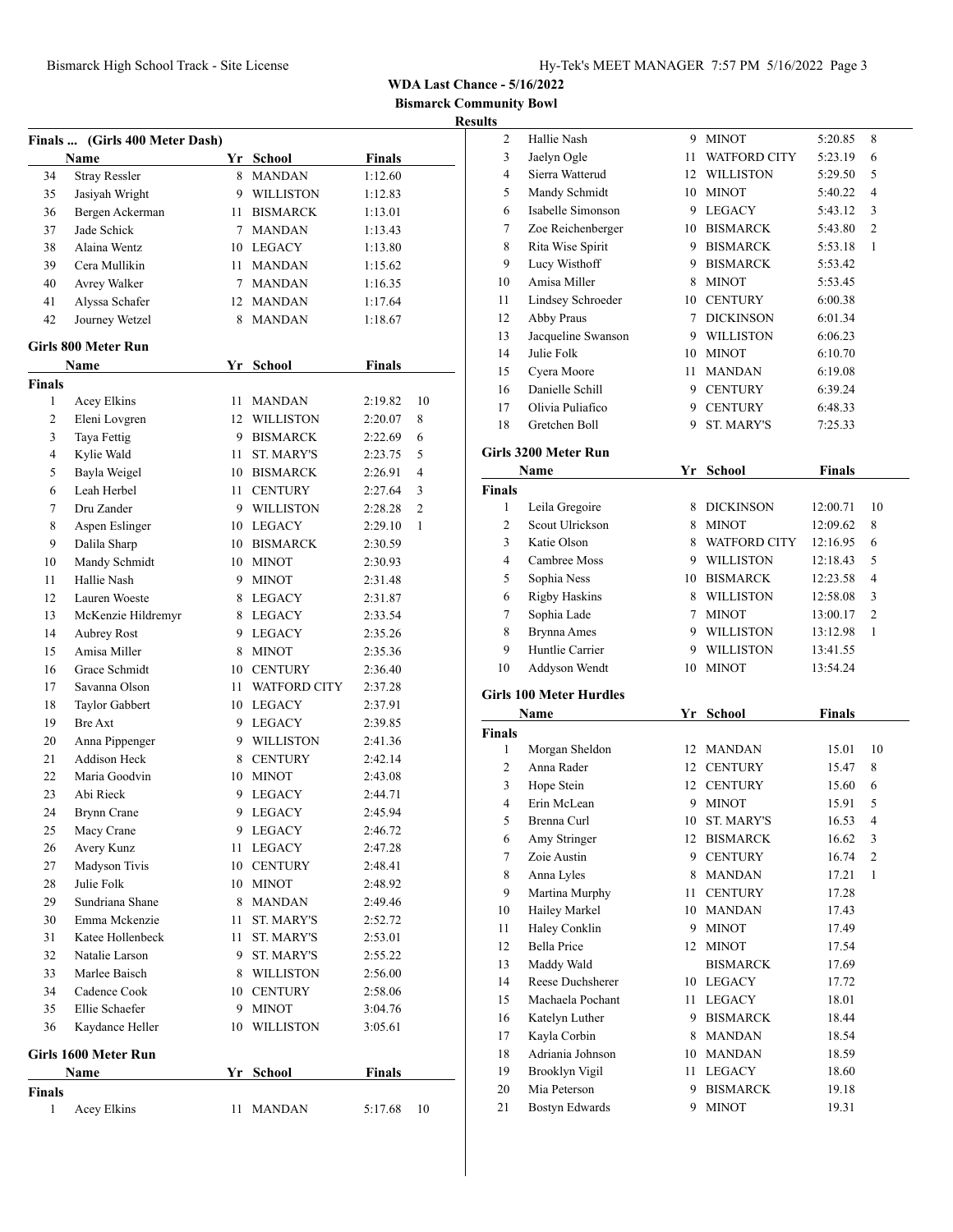**Bismarck Community Bowl**

#### **Results**

|                | Finals  (Girls 100 Meter Hurdles)  |   |                      |                |                |
|----------------|------------------------------------|---|----------------------|----------------|----------------|
|                | Name                               |   | Yr School            | <b>Finals</b>  |                |
| 22             | Kendra Dockter                     |   | 10 BISMARCK          | 20.11          |                |
| 23             | Alivia Bohl                        |   | 10 CENTURY           | 20.18          |                |
|                | <b>Girls 300 Meter Hurdles</b>     |   |                      |                |                |
|                | Name                               |   | Yr School            | <b>Finals</b>  |                |
| Finals         |                                    |   |                      |                |                |
| 1              | Jazmin Barry                       |   | 10 DICKINSON         | 47.91          | 10             |
| $\overline{2}$ | Zoie Austin                        |   | 9 CENTURY            | 47.93          | 8              |
| 3              | Anna Rader                         |   | 12 CENTURY           | 48.41          | 6              |
| $\overline{4}$ | Hailey Markel                      |   | 10 MANDAN            | 48.83          | 5              |
| 5              | Erin McLean                        | 9 | <b>MINOT</b>         | 49.01          | 4              |
| 6              | Amy Stringer                       |   | 12 BISMARCK          | 49.69          | 3              |
| 7              | Londyn Dschaak                     |   | 10 CENTURY           | 49.71          | $\overline{2}$ |
| 8              | Kassidy Kaldor                     |   | 8 CENTURY            | 52.07          | 1              |
| 9              |                                    |   | 12 WATFORD CITY      |                |                |
|                | Darielle Ceynar<br>Sadie Stevenson |   |                      | 52.38<br>52.65 |                |
| 10             |                                    |   | 10 DICKINSON         |                |                |
| 11             | Kayla Corbin                       |   | 8 MANDAN             | 52.83          |                |
| 12             | Martina Murphy                     |   | 11 CENTURY           | 53.27          |                |
| 13             | Lauren Selle                       |   | 9 DICKINSON          | 53.31          |                |
| 14             | Alivia Bohl                        |   | 10 CENTURY           | 54.07          |                |
| 15             | Brooklyn Vigil                     |   | 11 LEGACY            | 54.85          |                |
| 16             | Anna Lyles                         |   | 8 MANDAN             | 55.15          |                |
| 17             | <b>Ashley Mosset</b>               | 8 | <b>MANDAN</b>        | 55.23          |                |
| 18             | Jade Schick                        |   | 7 MANDAN             | 57.55          |                |
| 19             | Alyssa Schafer                     |   | 12 MANDAN            | 57.76          |                |
| 20             | Camryn Gierke                      |   | 7 MANDAN             | 58.79          |                |
| 21             | Avrey Walker                       |   | 7 MANDAN             | 1:01.63        |                |
|                | Girls 4x100 Meter Relay            |   |                      |                |                |
|                | Team                               |   | <b>Relay</b>         | <b>Finals</b>  |                |
| Finals         |                                    |   |                      |                |                |
| 1              | <b>CENTURY</b>                     |   | A                    | 50.62          | 10             |
|                | 1) Avery Mills 10                  |   | 2) Norah Green 8     |                |                |
|                | 3) Maliah Frey 8                   |   | 4) Hannah Herbel 11  |                |                |
| 2              | <b>BISMARCK</b>                    |   | А                    | 50.66          | 8              |
|                | 1) Cassy Praska 12                 |   | 2) Kendall Berg 12   |                |                |
|                | 3) Ajaye Gill 10                   |   | 4) Jilian Quale 8    |                |                |
|                | 3 DICKINSON                        |   | A                    | 50.76 6        |                |
|                | 1) Jayden Atkins 9                 |   | 2) Emily Ash 11      |                |                |
|                | 3) Staci Kempenich 12              |   | 4) Jazmin Barry 10   |                |                |
| 4              | <b>MANDAN</b>                      |   | А                    | 51.23          | 5              |
|                | 1) Cami Frey 10                    |   | 2) Jelani Jones 10   |                |                |
|                | 3) Teya Barrios 10                 |   | 4) McKayla Lindbo 12 |                |                |
| 5              | <b>MANDAN</b>                      |   | B                    | x52.93         |                |
|                | 1) Breann Radke 11                 |   | 2) Arianna Jones 9   |                |                |
|                | 3) Eleanor Thomsen 9               |   | 4) Lillian Thomsen 9 |                |                |
| 6              | <b>WILLISTON</b>                   |   | А                    | 53.01          | 4              |
|                | 1) Kaylea Kealoha 10               |   | 2) Emma Tong 12      |                |                |
|                | 3) Micah Fleck 9                   |   | 4) Kaelyn Sime 12    |                |                |
| 7              | <b>ST. MARY'S</b>                  |   | А                    | 53.01          | 3              |
|                | 1) Brenna Curl 10                  |   | 2) Emma Mckenzie 11  |                |                |
|                | 3) Cecelia Marohl 9                |   | 4) Alexis Gerving 10 |                |                |
|                |                                    |   |                      |                |                |

| 8             | <b>BISMARCK</b>                              | B            | x54.31                                |    |
|---------------|----------------------------------------------|--------------|---------------------------------------|----|
|               | 1) Addison Miller 10                         |              | 2) Katelyn Luther 9                   |    |
|               | 3) Maddy Wald                                |              | 4) Jane Hubbard 10                    |    |
| 9             | <b>BISMARCK</b>                              | C            | x55.04                                |    |
|               | 1) Cambrie Fischer 10                        |              | 2) Morgan Johnson-Colbert 10          |    |
|               | 3) Kendra Dockter 10                         |              | 4) Dru Deibert 10                     |    |
|               | Girls 4x200 Meter Relay                      |              |                                       |    |
|               | Team                                         | Relay        | Finals                                |    |
| <b>Finals</b> |                                              |              |                                       |    |
| 1             | WILLISTON                                    | А            | 1:50.59                               | 10 |
|               | 1) Kaylea Kealoha 10                         |              | 2) Micah Fleck 9                      |    |
|               | 3) Emma Solberg 12                           |              | 4) Kaelyn Sime 12                     |    |
| 2             | <b>MANDAN</b>                                | A            | 1:52.08                               | 8  |
|               | 1) Breann Radke 11                           |              | 2) Jelani Jones 10                    |    |
|               | 3) Teya Barrios 10                           |              | 4) Abigail Kapella 9                  |    |
| 3             | <b>MANDAN</b>                                | B            | x1:56.11                              |    |
|               | 1) Tatum Radke 7                             |              | 2) Lillian Thomsen 9                  |    |
|               | 3) Eleanor Thomsen 9                         |              | 4) Arianna Jones 9                    |    |
|               |                                              |              |                                       |    |
|               | <b>Girls 4x400 Meter Relay</b>               |              |                                       |    |
|               | Team                                         | <b>Relay</b> | Finals                                |    |
| <b>Finals</b> |                                              |              |                                       |    |
| 1             | <b>CENTURY</b>                               | А            | 4:13.54                               | 10 |
|               | 1) Zoie Austin 9                             |              | 2) Emerson House 9                    |    |
| 2             | 3) Norah Green 8<br><b>ST. MARY'S</b>        | А            | 4) Eden Fridley 10<br>4:14.58         | 8  |
|               |                                              |              |                                       |    |
|               | 1) Abigail Eberle 10<br>3) Alexis Gerving 10 |              | 2) Kylie Wald 11<br>4) Eva Selensky 9 |    |
| 3             | <b>MANDAN</b>                                | А            | 4:15.33                               | 6  |
|               | 1) Morgan Sheldon 12                         |              | 2) Abigail Kapella 9                  |    |
|               | 3) Cami Frey 10                              |              | 4) Acey Elkins 11                     |    |
| 4             | <b>LEGACY</b>                                | А            | 4:15.46                               | 5  |
|               | 1) Aspen Eslinger 10                         |              | 2) Olivia Weiler 11                   |    |
|               | 3) Whitney Welk 9                            |              | 4) McKenzie Hildremyr 8               |    |
| 5             | <b>WILLISTON</b>                             | А            | 4:26.45                               | 4  |
|               | 1) Eleni Lovgren 12                          |              | 2) Sierra Watterud 12                 |    |
|               | 3) Emma Solberg 12                           |              | 4) Lainey Powell 9                    |    |
| 6             | <b>MANDAN</b>                                | B            | x4:34.22                              |    |
|               | 1) Hailey Markel 10                          |              | 2) Anna Bendish 11                    |    |
|               | 3) Cyera Moore 11                            |              | 4) Kayla Corbin 8                     |    |
| 7             | <b>LEGACY</b>                                | B            | x4:42.00                              |    |
|               | 1) Taylor Gabbert 10                         |              | 2) Lauren Woeste 8                    |    |
|               | 3) Macy Crane 9                              |              | 4) Brynn Crane 9                      |    |
|               | Girls 4x800 Meter Relay                      |              |                                       |    |
|               | Team                                         | Relay        | <b>Finals</b>                         |    |
| <b>Finals</b> |                                              |              |                                       |    |
| 1             | WILLISTON                                    | А            | 9:47.53                               | 10 |
|               | 1) Eleni Lovgren 12                          |              | 2) Dru Zander 9                       |    |
|               | 3) Sierra Watterud 12                        |              | 4) Marenn Larsen 11                   |    |
| 2             | <b>CENTURY</b>                               | А            | 9:57.90                               | 8  |
|               |                                              |              | 2) Leah Herbel 11                     |    |
|               |                                              |              |                                       |    |
|               | 1) Autumn Ketterling 12<br>3) Addison Heck 8 |              | 4) Erin Palmer 12                     |    |
|               |                                              |              |                                       |    |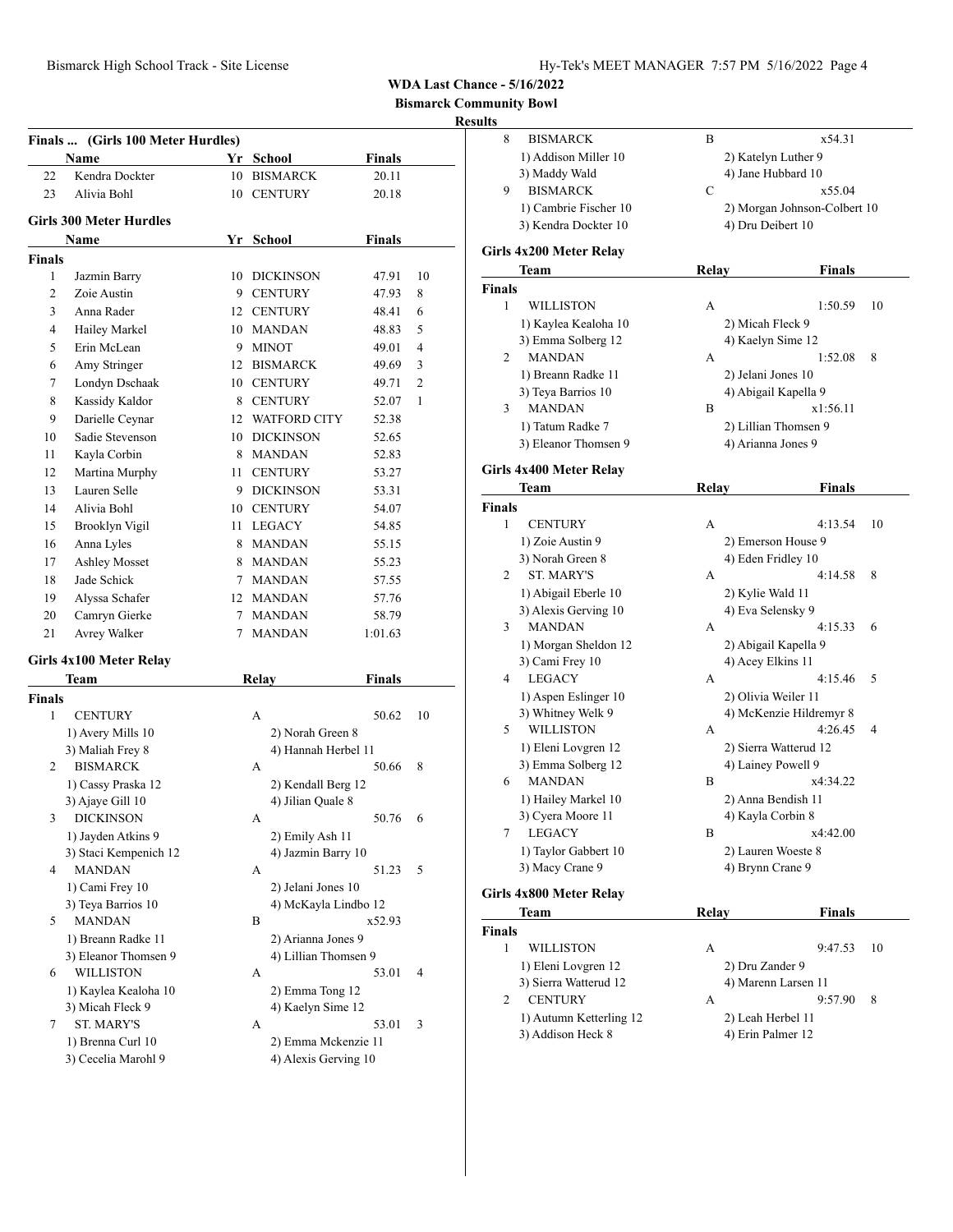**Bismarck Community Bowl**

|                          | Finals  (Girls 4x800 Meter Relay)   |        |                         |               |                |
|--------------------------|-------------------------------------|--------|-------------------------|---------------|----------------|
|                          | Team                                |        | Relay                   | <b>Finals</b> |                |
| 3                        | <b>LEGACY</b>                       |        | А                       | 10:01.13      | 6              |
|                          | 1) Aubrey Rost 9                    |        | 2) Lauren Woeste 8      |               |                |
|                          | 3) Bre Axt 9                        |        | 4) Taylor Gabbert 10    |               |                |
| 4                        | <b>DICKINSON</b>                    |        | A                       | 10:35.50      | 5              |
|                          | 1) Claire Kreidt 12                 |        | 2) Leila Gregoire 8     |               |                |
|                          | 3) Kinzie Hoff 10                   |        | 4) Arabella Privatsky 9 |               |                |
| 5                        | <b>MANDAN</b>                       |        | A                       | 10:46.66      | 4              |
|                          | 1) Morgan Sheldon 12                |        | 2) Anna Bendish 11      |               |                |
|                          | 3) Cyera Moore 11                   |        | 4) Harper Wilkens 10    |               |                |
| 6                        | <b>MANDAN</b>                       |        | B                       | x11:11.54     |                |
|                          | 1) Afton Leingang 8                 |        | 2) Tayah Myhre 8        |               |                |
|                          | 3) Ava Rerick 7                     |        | 4) Sundriana Shane 8    |               |                |
|                          | <b>Girls High Jump</b>              |        |                         |               |                |
|                          | <b>Name</b>                         |        | Yr School               | Finals        |                |
| Finals                   |                                     |        |                         |               |                |
| 1                        | Jordyn Rood                         | 8      | <b>BISMARCK</b>         | J5-01.00      | 10             |
| $\overline{c}$           | Hope Stein                          |        | 12 CENTURY              | J5-01.00      | 8              |
| 3                        | Jazzlyn Dintelman                   |        | 8 CENTURY               | J4-11.00      | 6              |
| $\overline{\mathcal{L}}$ | <b>Bostyn Edwards</b>               |        | 9 MINOT                 | J4-09.00      | $\overline{4}$ |
| $\overline{\mathcal{L}}$ | Macy Crane                          |        | 9 LEGACY                | J4-09.00      | $\overline{4}$ |
| 4                        | Sierra Lacoe                        |        | 9 BISMARCK              | J4-09.00      | $\overline{4}$ |
| 7                        | Lauren Selle                        |        | 9 DICKINSON             | J4-09.00      | 1.5            |
| 7                        | Lexi Hagen                          |        | 12 BISMARCK             | J4-09.00      | 1.5            |
| 9                        | Katelyn Luther                      |        | 9 BISMARCK              | J4-09.00      |                |
| 9                        | Kelbi Pritchett                     |        | 10 MANDAN               | J4-09.00      |                |
| 9                        | Sadie Stevenson                     |        | 10 DICKINSON            | J4-09.00      |                |
| 12                       | Lauren Allen                        | 11     | <b>MINOT</b>            | 4-07.00       |                |
| 12                       | Alexandra Arnegard                  |        | 10 MANDAN               | 4-07.00       |                |
| 12                       | Kendra Hall                         |        | 10 WILLISTON            | 4-07.00       |                |
| 12                       | Rachel Nwankwo                      |        | 9 MINOT                 | 4-07.00       |                |
| 12                       | Jewell Berg                         | 11     | <b>CENTURY</b>          | 4-07.00       |                |
| 12                       | Keeley Call                         |        | 9 WILLISTON             | 4-07.00       |                |
| 12                       | Rio Mills                           |        | 8 CENTURY               | 4-07.00       |                |
| 12                       | <b>Quinn Kost</b>                   |        | 10 CENTURY              | 4-07.00       |                |
| 20                       | Kymber-Lee McGorman                 |        | 10 WATFORD CITY         | 4-05.00       |                |
| 20                       | Lacey Sime                          |        | 10 WILLISTON            | 4-05.00       |                |
| $- - -$                  | Cecilia Homiston                    |        | 8 DICKINSON             | NH            |                |
| ---                      | Abby Praus                          | $\tau$ | <b>DICKINSON</b>        | NΗ            |                |
| ---                      | Anna Arndt                          | 12     | <b>BISMARCK</b>         | NΗ            |                |
| ---                      | Kinzie Hoff                         | 10     | <b>DICKINSON</b>        | NH            |                |
|                          |                                     |        |                         |               |                |
|                          | $C$ irle Dolo Vonl $\boldsymbol{t}$ |        |                         |               |                |

|  | Girls Pole Vault |  |
|--|------------------|--|
|  |                  |  |

| <b>Name</b>            |    |                  | <b>Finals</b> |                |
|------------------------|----|------------------|---------------|----------------|
|                        |    |                  |               |                |
| Rachel Dunlop          | 11 | <b>CENTURY</b>   | $9 - 09.00$   | 9              |
| <b>Brynlie Thueson</b> | 11 | <b>CENTURY</b>   | $9 - 09.00$   | 9              |
| Emily Ash              | 11 | <b>DICKINSON</b> | $9 - 03.00$   | 5.5            |
| Madison Berger         | 11 | <b>LEGACY</b>    | $9 - 03.00$   | 5.5            |
| Alyson Krug            | 10 | <b>BISMARCK</b>  | J9-03.00      | $\overline{4}$ |
| Kaitlyn Barbarick      | 11 | <b>WILLISTON</b> | J9-03.00      | 3              |
| Corrina Ugland         | 11 | <b>CENTURY</b>   | 8-09.00       | $\mathcal{L}$  |
| Rachel Crouse          | 11 | <b>CENTURY</b>   | J8-09.00      | 1              |
| Elly Kuball            | 10 | <b>LEGACY</b>    | 8-03.00       |                |
|                        |    |                  | Yr School     |                |

| uns           |                        |    |                  |               |    |
|---------------|------------------------|----|------------------|---------------|----|
| 9             | Kadence McEvers        |    | 9 CENTURY        | 8-03.00       |    |
| 9             | Alexa Evanger          |    | 11 LEGACY        | 8-03.00       |    |
| 12            | Cortney Krueger        |    | 9 CENTURY        | 7-09.00       |    |
| 12            | Jane Hubbard           |    | 10 BISMARCK      | 7-09.00       |    |
| 14            | Taylor Thueson         |    | 9 CENTURY        | 7-03.00       |    |
| 14            | Kate Jones             |    | 11 CENTURY       | 7-03.00       |    |
| 14            | Sydney Keifer          |    | 9 BISMARCK       | 7-03.00       |    |
| ---           | Sylvia Cowper          |    | 10 MINOT         | ΝH            |    |
| ---           | Irelynn Kuntz          |    | 10 DICKINSON     | ΝH            |    |
| ---           | Xeia Schneider         |    | 10 DICKINSON     | NΗ            |    |
| ---           | Avery Brousseau        |    | 10 LEGACY        | ΝH            |    |
|               |                        |    |                  |               |    |
|               | <b>Girls Long Jump</b> |    |                  |               |    |
|               | Name                   |    | Yr School        | <b>Finals</b> |    |
| <b>Finals</b> |                        |    |                  |               |    |
| 1             | Hope Stein             |    | 12 CENTURY       | 17-00.50      | 10 |
| 2             | Ajaye Gill             |    | 10 BISMARCK      | 16-11.50      | 8  |
| 3             | Cambree Volk           | 8  | LEGACY           | 16-08.50      | 6  |
| 4             | Eden Fridley           |    | 10 CENTURY       | 16-07.00      | 5  |
| 5             | Anna Rader             |    | 12 CENTURY       | 16-06.00      | 4  |
| 6             | Machaela Pochant       |    | 11 LEGACY        | 16-05.50      | 3  |
| 7             | Autumn Bossert         |    | 9 LEGACY         | 16-02.00      | 2  |
| 8             | Hailey Markel          |    | 10 MANDAN        | 15-07.00      | 1  |
| 9             | Kierra Orr             |    | 12 MINOT         | J15-07.00     |    |
| 10            | Gracyn Brennan         |    | 12 CENTURY       | 15-06.50      |    |
| 10            | Jilian Quale           | 8  | <b>BISMARCK</b>  | 15-06.50      |    |
| 12            | Whitney Welk           |    | 9 LEGACY         | 15-05.00      |    |
| 13            | Breena Sand            |    | 12 LEGACY        | 15-04.00      |    |
| 13            | Abigail Kapella        |    | 9 MANDAN         | 15-04.00      |    |
| 15            | Kennedy Marcus         |    | 10 BISMARCK      | 15-03.00      |    |
| 16            | Kaelyn Sime            |    | 12 WILLISTON     | 15-01.50      |    |
| 17            | Rio Mills              |    | 8 CENTURY        | 15-01.00      |    |
| 18            | <b>Bella Price</b>     |    | 12 MINOT         | 14-11.50      |    |
| 19            | Quinn Kost             |    | 10 CENTURY       | 14-10.00      |    |
| 20            | Mia Peterson           |    | 9 BISMARCK       | 14-09.50      |    |
| 21            | Grace Lang             |    | 9 CENTURY        | 14-09.00      |    |
| 22            | Jane Hubbard           |    | 10 BISMARCK      | 14-08.00      |    |
| 23            | Kendra King            | 10 | DICKINSON        | 14-07.00      |    |
| 23            | Haley Conklin          | 9  | <b>MINOT</b>     | 14-07.00      |    |
| 25            | Madi Colby             | 11 | <b>LEGACY</b>    | 14-06.50      |    |
| 25            | Alexandra Arnegard     | 10 | MANDAN           | 14-06.50      |    |
| 25            | <b>Taylor Rath</b>     | 11 | WILLISTON        | 14-06.50      |    |
| 28            | Jazzlyn Dintelman      | 8  | <b>CENTURY</b>   | 14-06.00      |    |
| 29            | Micah Fleck            | 9  | <b>WILLISTON</b> | 14-05.50      |    |
| 30            | Eve Knutson            | 8  | <b>MINOT</b>     | 14-04.50      |    |
| 31            | Grace Sanders          | 11 | <b>MINOT</b>     | 14-02.00      |    |
| 32            | Ashlyn Nielsen         | 11 | MINOT            | 14-01.00      |    |
| 33            | Staci Kempenich        | 12 | <b>DICKINSON</b> | 14-00.50      |    |
| 34            | Kelbi Pritchett        | 10 | MANDAN           | 13-10.50      |    |
| 35            | Sierra Schilling       | 10 | <b>DICKINSON</b> | 13-08.50      |    |
| 36            | <b>Bostyn Edwards</b>  | 9  | <b>MINOT</b>     | 13-07.50      |    |
| 36            | Xeia Schneider         | 10 | <b>DICKINSON</b> | 13-07.50      |    |
| 38            | Lainey Powell          | 9  | <b>WILLISTON</b> | 13-05.00      |    |
| 38            | Natalia Navarro        | 11 | <b>MINOT</b>     | 13-05.00      |    |
| 40            | Brityn Wallin          | 9  | <b>WILLISTON</b> | 13-02.00      |    |
| 40            | Lauren Allen           | 11 | MINOT            | 13-02.00      |    |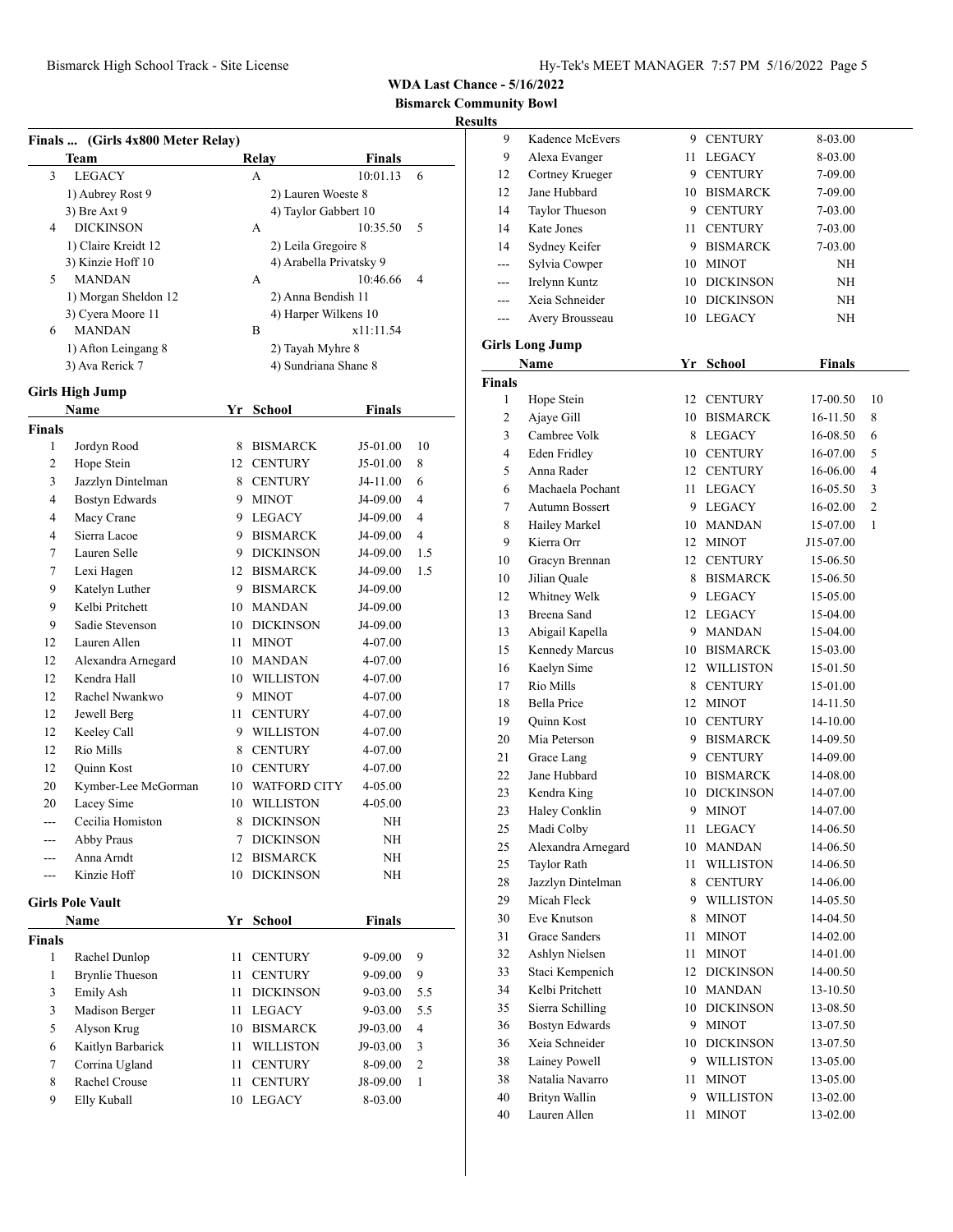**Bismarck Community Bowl**

|                    | Finals  (Girls Long Jump)     |          |                              |                      |                |
|--------------------|-------------------------------|----------|------------------------------|----------------------|----------------|
|                    | Name                          |          | Yr School                    | <b>Finals</b>        |                |
| 42                 | Jamila Dias                   | 10       | <b>MINOT</b>                 | 13-00.50             |                |
| 43                 | Samantha Halland              | 9        | <b>MINOT</b>                 | 13-00.00             |                |
| 44                 | Caton Pearcy                  | 11       | <b>DICKINSON</b>             | 12-10.00             |                |
| 44                 | Emma Tong                     |          | 12 WILLISTON                 | 12-10.00             |                |
| 46                 | Ellia Schriock                |          | 9 MINOT                      | 12-03.00             |                |
| 47                 | Dru Deibert                   |          | 10 BISMARCK                  | 12-02.50             |                |
| 48                 | Kendra Hirschkorn             | 11 -     | <b>CENTURY</b>               | 12-01.50             |                |
| 49                 | Gabriella Osborn              |          | 9 MINOT                      | 12-01.00             |                |
| 50                 | Grace Dvorak                  |          | 9 DICKINSON                  | $11-09.00$           |                |
| 51                 | Bella Anderson                | 9.       | DICKINSON                    | 11-07.00             |                |
| 52                 | Irelynn Kuntz                 |          | 10 DICKINSON                 | 11-05.50             |                |
| 53                 | Sammy Johnson                 | 9.       | <b>MINOT</b>                 | 11-05.00             |                |
| 53                 | Clare Tamisea                 | 11       | <b>ST. MARY'S</b>            | 11-05.00             |                |
| 55                 | Abigail Daner                 |          | 10 LEGACY                    | 10-10.50             |                |
| 56                 | Bella Berntsen                | 9        | <b>MINOT</b>                 | 10-03.00             |                |
| ---                | Sydney Aberle                 |          | 9 MINOT                      | ND                   |                |
| ---                | <b>Addison Miller</b>         |          | 10 BISMARCK                  | ND                   |                |
| ---                | Claire Bauer                  |          | 9 LEGACY                     | ND                   |                |
| ---                | Cambrie Fischer               |          | 10 BISMARCK                  | ND                   |                |
| ---                | Kymber-Lee McGorman           |          | 10 WATFORD CITY              | ND                   |                |
|                    | Journey Wetzel                |          | 8 MANDAN                     | ND                   |                |
| ---                | Addi Nakagawa                 |          | 11 CENTURY                   | ND                   |                |
| $---$              | Mariah Evenson                | 12       | <b>MINOT</b>                 | ND                   |                |
|                    |                               |          |                              |                      |                |
|                    | <b>Girls Triple Jump</b>      |          |                              |                      |                |
|                    | <b>Name</b>                   |          | Yr School                    | <b>Finals</b>        |                |
| <b>Finals</b><br>1 |                               |          |                              |                      |                |
|                    | Breena Sand                   |          | 12 LEGACY                    | 34-06.00             | 10             |
| 2                  | Haley Conklin                 | 9.       | <b>MINOT</b>                 | 34-04.00             | 8              |
| 3<br>4             | Ajaye Gill                    |          | 10 BISMARCK                  | 34-02.00             | 6<br>5         |
|                    | Kennedy Marcus                |          | 10 BISMARCK                  | 33-10.50             |                |
| 5                  | Gracyn Brennan                |          | 12 CENTURY                   | 33-10.00             | 4              |
| 6                  | Ashlyn Nielsen                |          | 11 MINOT                     | 33-07.00             | 3              |
| 7                  | Londyn Dschaak                |          | 10 CENTURY                   | 33-05.00             | $\overline{c}$ |
| 8                  | Kendra King                   |          | 10 DICKINSON                 | 33-03.50             | 1              |
| 9                  | Reese Duchsherer              |          | 10 LEGACY                    | 33-00.00             |                |
| 9                  | Madi Colby                    | 11       | <b>LEGACY</b>                | 33-00.00             |                |
| 11                 | <b>Bella Price</b>            | 12       | <b>MINOT</b>                 | 32-11.00             |                |
| 12                 | <b>Bostyn Edwards</b>         | 9        | <b>MINOT</b>                 | 32-04.50             |                |
| 13                 | Mia Peterson                  | 9        | <b>BISMARCK</b>              | 32-02.00             |                |
| 14                 | Cambrie Fischer               | 10       | <b>BISMARCK</b>              | 32-00.00             |                |
| 15                 | Jewell Berg                   | 11       | <b>CENTURY</b>               | 31-10.00             |                |
| 16                 | Sydney Aberle                 | 9.       | <b>MINOT</b>                 | 31-08.00             |                |
| 17                 | Alexandra Arnegard            | 10       | MANDAN                       | 31-07.00             |                |
| 18                 | Kendra Hirschkorn             | 11       | <b>CENTURY</b>               | 31-06.50             |                |
| 19                 | Makayla Wiedenmeyer           |          | 9 CENTURY                    | 31-04.50             |                |
| 20                 | Sierra Schilling              | 10       | <b>DICKINSON</b>             | 31-04.00             |                |
| 20                 | Dru Deibert                   | 10       | <b>BISMARCK</b>              | 31-04.00             |                |
| 22                 | Mikella Kost                  | 12       | <b>CENTURY</b>               | 31-02.50             |                |
| 23                 | Mariah Evenson                | 12       | <b>MINOT</b>                 | 30-07.00             |                |
| 24                 | Staci Kempenich               | 12       | <b>DICKINSON</b>             | 30-02.00             |                |
| 25                 | Caton Pearcy                  | 11       | <b>DICKINSON</b>             | 29-10.25             |                |
| 26<br>27           | Grace Sanders<br>Lauren Allen | 11<br>11 | <b>MINOT</b><br><b>MINOT</b> | 29-04.50<br>29-02.50 |                |
|                    |                               |          |                              |                      |                |

| 28            | Samantha Halland        | 9.   | <b>MINOT</b>        | 28-05.00      |    |
|---------------|-------------------------|------|---------------------|---------------|----|
| 29            | Natalia Navarro         | 11   | <b>MINOT</b>        | 27-05.00      |    |
| 29            | Irelynn Kuntz           | 10   | <b>DICKINSON</b>    | 27-05.00      |    |
| 31            | Ellia Schriock          | 9.   | <b>MINOT</b>        | 27-01.50      |    |
| $---$         | Gabriella Osborn        | 9.   | <b>MINOT</b>        | FOUL          |    |
| ---           | <b>Addison Miller</b>   | 10   | <b>BISMARCK</b>     | <b>FOUL</b>   |    |
|               | <b>Girls Shot Put</b>   |      |                     |               |    |
|               | Name                    |      | Yr School           | <b>Finals</b> |    |
| <b>Finals</b> |                         |      |                     |               |    |
| 1             | Julia Clements          |      | 12 LEGACY           | 37-02.50      | 10 |
| 2             | Elsie Hardy             | 12   | <b>MINOT</b>        | 37-02.00      | 8  |
| 3             | Tayla Andersen          |      | 10 BISMARCK         | 36-09.00      | 6  |
| 4             | Aliya Selensky          |      | 11 LEGACY           | 36-02.00      | 5  |
| 5             | Berlyn Lindbo           |      | 9 LEGACY            | 36-00.00      | 4  |
| 6             | Jecelyn Arends          |      | 10 DICKINSON        |               | 3  |
|               | Kiera Oukrop            | 12   | <b>ST. MARY'S</b>   | 35-09.00      | 2  |
| 7             |                         |      |                     | 34-10.00      |    |
| 8             | Maggie Kleinknecht      |      | 10 MANDAN           | 34-03.00      | 1  |
| 9             | Maya Aguilar            | 11 - | <b>MINOT</b>        | 34-01.00      |    |
| 9             | Raya Rood               | 10   | <b>BISMARCK</b>     | 34-01.00      |    |
| 11            | Zoe Dallas              |      | 12 WILLISTON        | 33-07.00      |    |
| 12            | Piper Harris            |      | 12 MANDAN           | 33-03.00      |    |
| 13            | Avery Matt              |      | 9 CENTURY           | 33-00.00      |    |
| 14            | Amaya Willis            |      | 10 LEGACY           | 32-09.00      |    |
| 15            | Talea Furcht            |      | 10 LEGACY           | 32-07.00      |    |
| 16            | Eve Bland               | 10   | <b>MINOT</b>        | 31-10.50      |    |
| 17            | Jayde Madson            | 9.   | <b>BISMARCK</b>     | 31-09.00      |    |
| 18            | Kaiya Chell             | 9    | <b>MINOT</b>        | 31-05.50      |    |
| 19            | Cassydie Paintner       | 12   | <b>DICKINSON</b>    | 31-05.00      |    |
| 20            | Alexis Ritzman          | 11 - | <b>MANDAN</b>       | 31-04.00      |    |
| 21            | McKenzie Zander         | 11 - | LEGACY              | 31-02.50      |    |
| 22            | Lizzy Kerzman           |      | 9 BISMARCK          | 31-02.00      |    |
| 23            | Da'nijah Moore          | 8    | <b>MINOT</b>        | 30-09.50      |    |
| 24            | Kya Kamrowski           | 11   | <b>MINOT</b>        | 30-07.50      |    |
| 25            | Paityn Aberle           | 11 - | LEGACY              | 30-01.00      |    |
| 26            | Jordan Stauffer         | 11 - | <b>WILLISTON</b>    | 30-00.50      |    |
| 27            | Dru Bogden              | 11   | <b>MINOT</b>        | 29-10.50      |    |
| 28            | Abby Seamands           | 12   | <b>ST. MARY'S</b>   | 29-05.00      |    |
| 29            | Madison Conner          | 10   | <b>CENTURY</b>      | 29-01.50      |    |
| 30            | Brooklynn Felchle       | 9    | <b>LEGACY</b>       | 29-01.00      |    |
| 31            | Iris Nevarez            | 9    | <b>WATFORD CITY</b> | 28-11.50      |    |
| 32            | Katelyn Brown           | 9.   | <b>CENTURY</b>      | 28-11.00      |    |
| 32            | Mya Williams            | 9.   | <b>BISMARCK</b>     | 28-11.00      |    |
| 34            | Josie Rystedt           | 9    | <b>MINOT</b>        | 28-10.00      |    |
| 34            | Leah Walter             | 9.   | <b>MINOT</b>        | 28-10.00      |    |
| 36            | Adayla Langley          | 12   | <b>MINOT</b>        | 28-09.00      |    |
| 37            | Alexis Selensky         | 9.   | LEGACY              | 28-08.00      |    |
| 38            | Sawyer Rafferty         |      | 9 WATFORD CITY      | 28-05.50      |    |
| 39            | <b>Brinley Buechler</b> | 10   | <b>BISMARCK</b>     | 27-10.50      |    |
| 40            | Megan Ebach             | 10   | <b>MINOT</b>        | 27-07.00      |    |
| 41            | Elleana Jacobsen        | 10   | LEGACY              | 27-02.00      |    |
| 42            | Ellie Landeis           | 10   | MANDAN              | 27-00.00      |    |
| 43            | Alexa Delzer            | 10   | <b>CENTURY</b>      | 26-08.50      |    |
| 44            | Andrea Anderson         | 9.   | LEGACY              | 26-06.50      |    |
| 45            | Elizabeth Birnbaum      | 10   | ST. MARY'S          | 26-04.50      |    |
| 46            | Brenna Swartwout        | 9.   | <b>MINOT</b>        |               |    |
|               |                         |      |                     | 26-03.00      |    |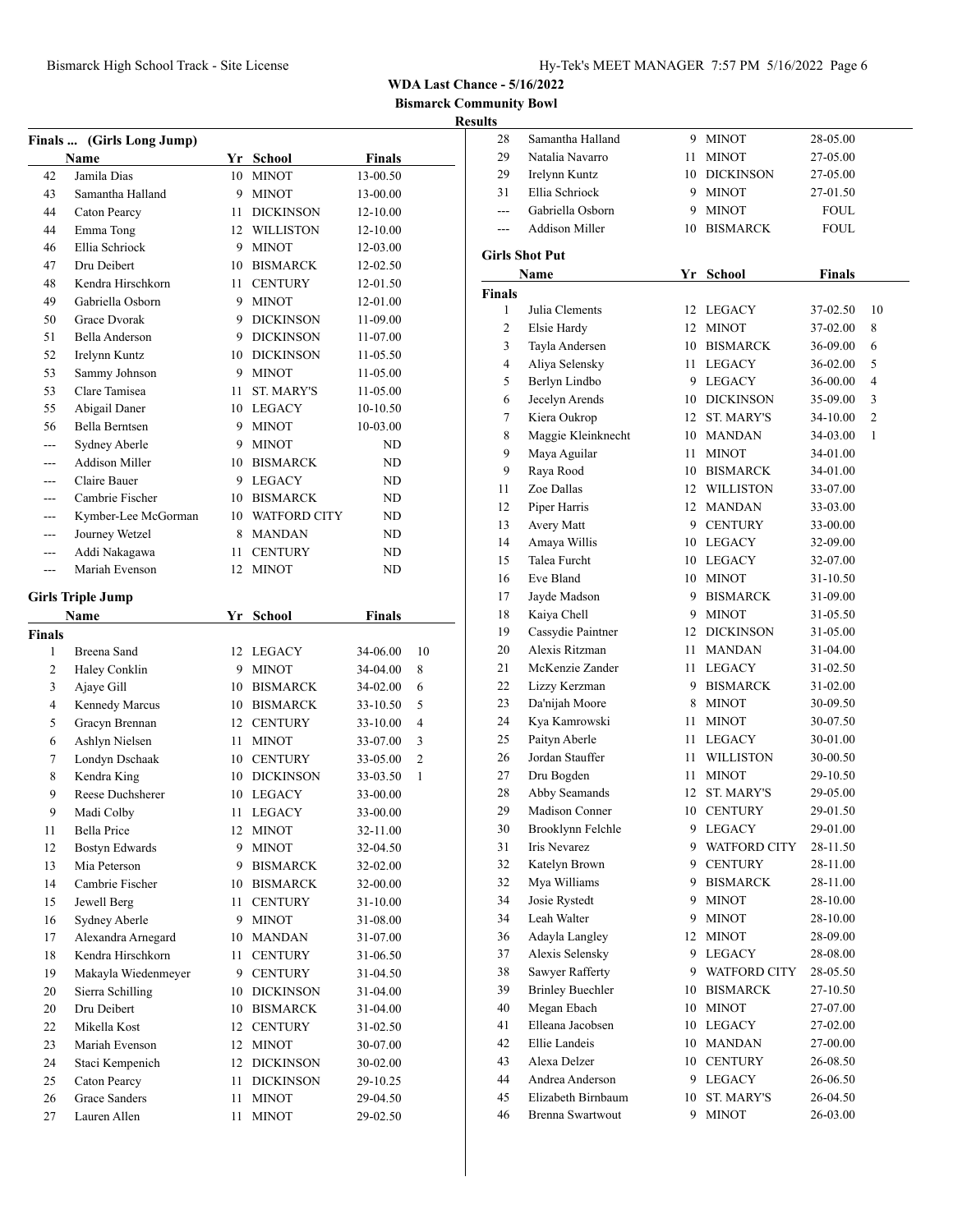**Bismarck Community Bowl Results**

| <b>Finals …</b> | (Girls Shot Put)                  |          |                               |                      |                |
|-----------------|-----------------------------------|----------|-------------------------------|----------------------|----------------|
|                 | Name                              |          | Yr School                     | <b>Finals</b>        |                |
| 46              | Elizabeth Dahl                    | 11       | <b>LEGACY</b>                 | 26-03.00             |                |
| 48              | Adrian Mahoney                    |          | 9 BISMARCK                    | 26-02.00             |                |
| 49              | Rylee Lindley                     |          | 10 WATFORD CITY               | 26-00.00             |                |
| 49              | <b>Ruth Crabtree</b>              |          | 10 WILLISTON                  | 26-00.00             |                |
| 51              | Rubi Valencia                     | 8        | <b>DICKINSON</b>              | 25-10.00             |                |
| 52              | Aspen Schroeder                   |          | 10 LEGACY                     | 25-09.50             |                |
| 53              | Samantha Lentz                    |          | 9 MINOT                       | 25-09.00             |                |
| 54              | Ahviana Harris                    |          | 9 BISMARCK                    | 25-08.00             |                |
| 54              | Lexi Beckler                      |          | 10 BISMARCK                   | 25-08.00             |                |
| 56              | Sam Richardson                    |          | 10 BISMARCK                   | 25-05.00             |                |
| 57              | Destiny Brinkley                  |          | 9 WILLISTON                   | 25-04.00             |                |
| 58              | Kayla Tiffany                     |          | 9 LEGACY                      | 25-03.00             |                |
| 59              | Abigail Daner                     |          | 10 LEGACY                     | 25-02.00             |                |
| 60              | Samantha Bergrud                  |          | 11 LEGACY                     | 24-09.00             |                |
| 61              | Mya Sheldon                       | 11 -     | <b>MANDAN</b>                 | 24-08.00             |                |
| 62              | Gracey Kopp                       |          | 7 MANDAN                      | 24-05.00             |                |
| 63              | Destiny Sundquist                 |          | 10 WILLISTON                  | 24-02.50             |                |
| 64              | Isabelle Von Osterheldt           |          | 11 MINOT                      | 24-01.50             |                |
| 65              | Journey Oban                      |          | 12 BISMARCK                   | 24-01.00             |                |
| 66              | Laura Kumah                       |          | 9 MINOT                       | 23-10.00             |                |
| 67              | Jurnee Tinsley                    |          | 10 MINOT                      | 23-04.00             |                |
| 68              | Madeline Miller                   |          | 11 LEGACY                     | 23-03.00             |                |
|                 |                                   |          | 9 CENTURY                     | 23-01.00             |                |
| 69              | Jocelyn Kilber<br>Carlie Brown    |          |                               |                      |                |
| 70<br>71        |                                   |          | 9 MINOT<br>9 WATFORD CITY     | 22-06.00             |                |
| 72              | Keyshaunte Dean<br>Lexi Schlafman |          |                               | 22-03.00             |                |
|                 |                                   |          | 9 BISMARCK                    | 21-10.00             |                |
| 72<br>74        | Addysen Geerdes<br>Chloe Bowen    |          | 10 BISMARCK<br>9 WATFORD CITY | 21-10.00<br>21-03.00 |                |
|                 | Charlotte Fiedler                 | 11 -     |                               |                      |                |
| 75              |                                   |          | <b>WATFORD CITY</b>           | 20-07.00             |                |
| 76              | Leigha Kendall-Margowarth         |          | 10 BISMARCK<br>9 LEGACY       | 20-03.00             |                |
| 77              | Laykn Heaton                      |          |                               | 19-02.00             |                |
| 78              | Liliann Rogers<br>Katelyn Rath    | 11       | <b>DICKINSON</b>              | 17-03.00             |                |
| ---             | Ciara Schmeichel                  | 11<br>12 | <b>BISMARCK</b><br>LEGACY     | ND                   |                |
| ---             |                                   |          |                               | ND                   |                |
|                 | <b>Girls Discus Throw</b>         |          |                               |                      |                |
|                 | Name                              |          | Yr School                     | Finals               |                |
| Finals          |                                   |          |                               |                      |                |
| 1               | Kiera Oukrop                      | 12       | ST. MARY'S                    | J128-10              | 10             |
| $\overline{c}$  | Mylie Trahan                      | 11       | <b>CENTURY</b>                | J125-04              | 8              |
| 3               | Kaylynn Red Tomahawk              | 12       | <b>BISMARCK</b>               | J121-05              | 6              |
| 4               | Berlyn Lindbo                     | 9        | <b>LEGACY</b>                 | J121-05              | 5              |
| 5               | Maggie Kleinknecht                | 10       | <b>MANDAN</b>                 | J115-07              | 4              |
| 6               | Dru Bogden                        | 11       | <b>MINOT</b>                  | J111-10              | 3              |
| 7               | Elsie Hardy                       | 12       | <b>MINOT</b>                  | J110-03              | $\overline{c}$ |
| 8               | Katelyn Rath                      | 11       | <b>BISMARCK</b>               | J109-06              | $\mathbf{1}$   |
| 9               | Kinsey Kaylor                     |          | 12 MINOT                      | 106-00               |                |
| 10              | Myya Falcon                       |          | 12 MINOT                      | 105-01               |                |
| 11              | Lizzy Kerzman                     |          | 9 BISMARCK                    | 104-00               |                |
| 12              | Jayde Madson                      |          | 9 BISMARCK                    | 103-02               |                |
| 13              | <b>Brinley Buechler</b>           |          | 10 BISMARCK                   | 99-00                |                |
| 14              | Maya Aguilar                      | 11       | <b>MINOT</b>                  | 98-09                |                |
| 15              | Aliya Selensky                    | 11       | <b>LEGACY</b>                 | 97-01                |                |
| 16              | Amaya Willis                      | 10       | <b>LEGACY</b>                 | 96-10.50             |                |

| 17 | McKenzie Zander           | 11 | <b>LEGACY</b>       | 96-05     |
|----|---------------------------|----|---------------------|-----------|
| 18 | Talea Furcht              | 10 | <b>LEGACY</b>       | 96-00     |
| 19 | Cassydie Paintner         | 12 | <b>DICKINSON</b>    | 95-00     |
| 20 | Eve Bland                 | 10 | <b>MINOT</b>        | 94-04     |
| 21 | Leah Walter               | 9  | <b>MINOT</b>        | 93-06     |
| 22 | Brooklynn Felchle         | 9  | LEGACY              | 93-05     |
| 23 | Macy Lemke                | 12 | LEGACY              | 93-02     |
| 24 | Adrian Mahoney            | 9  | <b>BISMARCK</b>     | 92-09     |
| 25 | <b>Ruth Crabtree</b>      | 10 | <b>WILLISTON</b>    | 91-10     |
| 26 | Alexis Ritzman            | 11 | MANDAN              | 90-00     |
| 27 | Katelyn Brown             | 9. | <b>CENTURY</b>      | 85-10     |
| 28 | Sam Richardson            | 10 | <b>BISMARCK</b>     | 82-01     |
| 29 | Ellie Landeis             | 10 | <b>MANDAN</b>       |           |
|    |                           | 11 |                     | 81-10     |
| 30 | Mya Sheldon               |    | MANDAN              | 80-06.50  |
| 31 | Emma Guthmiller           | 11 | <b>CENTURY</b>      | 80-06     |
| 32 | Adayla Langley            | 12 | <b>MINOT</b>        | 80-03     |
| 33 | Elizabeth Dahl            | 11 | LEGACY              | 79-04     |
| 34 | Jecelyn Arends            | 10 | <b>DICKINSON</b>    | 77-07     |
| 35 | Paityn Aberle             | 11 | <b>LEGACY</b>       | 76-11     |
| 36 | Aspen Schroeder           |    | 10 LEGACY           | 76-03     |
| 37 | Samantha Lentz            | 9  | <b>MINOT</b>        | 74-07     |
| 38 | Kahlan Hamlin             | 12 | <b>BISMARCK</b>     | 73-10     |
| 39 | Carlie Brown              | 9  | <b>MINOT</b>        | 72-06     |
| 40 | Mya Williams              | 9  | <b>BISMARCK</b>     | 72-03     |
| 41 | Madeline Miller           | 11 | <b>LEGACY</b>       | 70-03     |
| 42 | <b>Brenna Swartwout</b>   | 9. | <b>MINOT</b>        | 70-02     |
| 43 | Alexis Selensky           | 9  | LEGACY              | 69-10     |
| 44 | Jocelyn Kilber            | 9  | <b>CENTURY</b>      | 69-03     |
| 45 | Chloe Bowen               | 9  | <b>WATFORD CITY</b> | 68-11     |
| 46 | Sylvia Cowper             | 10 | <b>MINOT</b>        | 68-06.50  |
| 47 | Kaiya Chell               | 9  | <b>MINOT</b>        | 68-04     |
| 48 | Iris Nevarez              | 9  | <b>WATFORD CITY</b> | 67-10     |
| 49 | Josie Rystedt             | 9  | <b>MINOT</b>        | 67-06     |
| 50 | Addysen Geerdes           | 10 | <b>BISMARCK</b>     | 66-11     |
| 51 | Isabelle Von Osterheldt   | 11 | <b>MINOT</b>        | 66-03.50  |
| 52 | Andrea Anderson           | 9  | LEGACY              | 66-03     |
| 53 | Da'nijah Moore            | 8  | <b>MINOT</b>        | 66-02     |
| 54 | Lexi Beckler              | 10 | <b>BISMARCK</b>     | 65-09     |
| 54 | Abigail Daner             | 10 | <b>LEGACY</b>       | 65-09     |
| 56 | Kya Kamrowski             | 11 | <b>MINOT</b>        | 65-08     |
| 57 | Leigha Kendall-Margowarth | 10 | <b>BISMARCK</b>     | 64-08     |
| 58 | Elleana Jacobsen          | 10 | <b>LEGACY</b>       | 64-07.50  |
|    | Alexa Delzer              |    |                     |           |
| 59 |                           | 10 | <b>CENTURY</b>      | 64-05     |
| 60 | Kayla Tiffany             | 9  | LEGACY              | 63-02     |
| 61 | Keyshaunte Dean           | 9  | <b>WATFORD CITY</b> | 62-07     |
| 62 | Kenzy Kuchenbuch          | 9  | <b>WATFORD CITY</b> | 62-05     |
| 63 | <b>Brooke Pettys</b>      | 9  | <b>MINOT</b>        | $62 - 02$ |
| 64 | Laykn Heaton              | 9  | <b>LEGACY</b>       | 61-08     |
| 65 | Allanah Davis             | 10 | <b>DICKINSON</b>    | 61-05     |
| 66 | Journey Oban              | 12 | <b>BISMARCK</b>     | 59-10     |
| 67 | <b>Rylee Lindley</b>      | 10 | <b>WATFORD CITY</b> | 59-04     |
| 68 | Gracey Kopp               | 7  | <b>MANDAN</b>       | 59-03     |
| 69 | Destiny Brinkley          | 9. | <b>WILLISTON</b>    | 58-09     |
| 70 | Rubi Valencia             | 8  | <b>DICKINSON</b>    | 58-05     |
| 71 | Lexi Schlafman            | 9  | <b>BISMARCK</b>     | 58-03     |
| 72 | Sawyer Rafferty           | 9  | <b>WATFORD CITY</b> | 56-11     |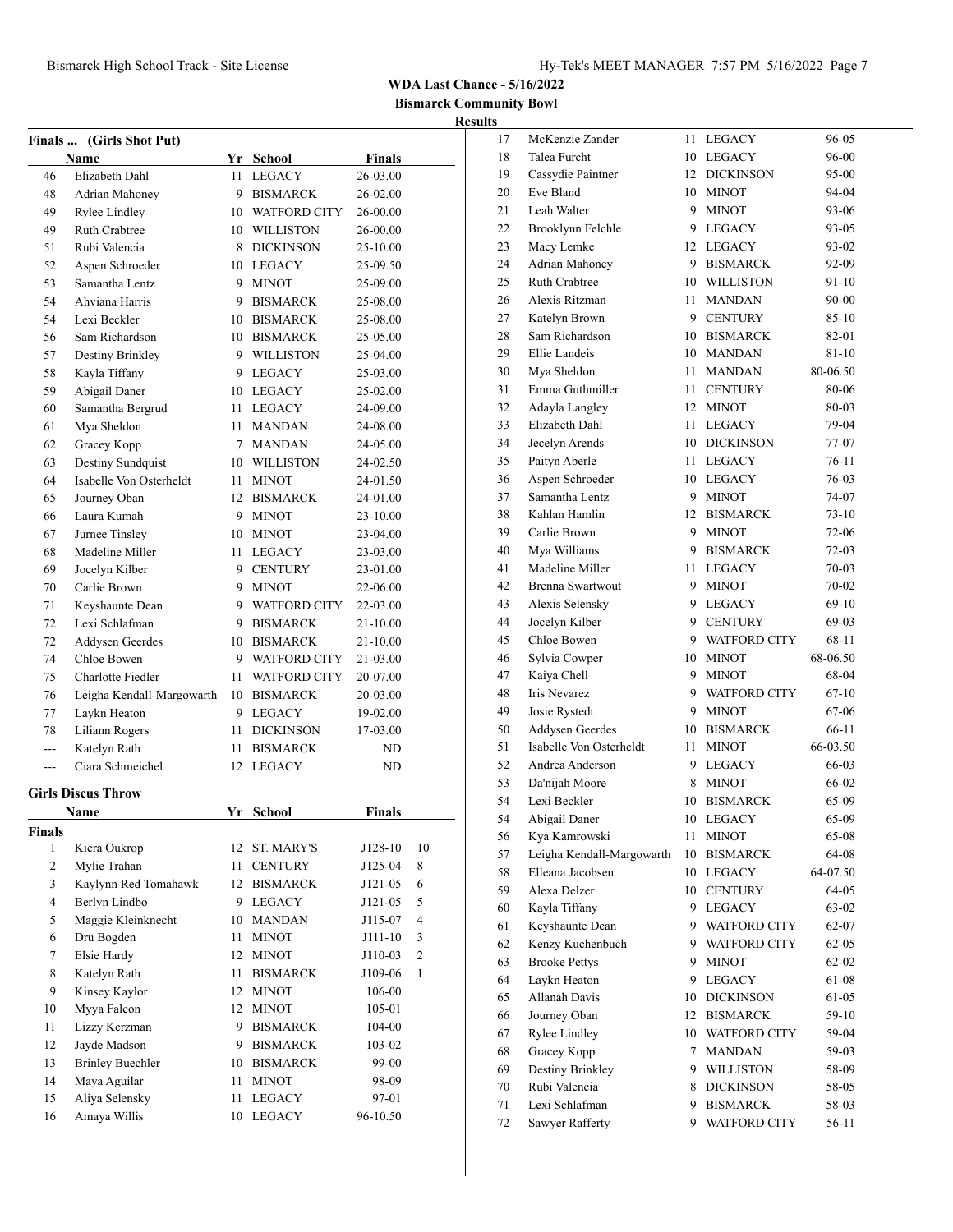**Bismarck Community Bowl**

|               | Finals  (Girls Discus Throw)<br>Name |            | Yr School                 | <b>Finals</b>  |    |
|---------------|--------------------------------------|------------|---------------------------|----------------|----|
| 73            | Jurnee Tinsley                       |            | 10 MINOT                  | $55-10$        |    |
| 74            | Zoe Dallas                           |            | 12 WILLISTON              | 55-04          |    |
| 75            | Charlotte Fiedler                    | 11 -       | <b>WATFORD CITY</b>       | 53-07          |    |
| 76            | Laura Kumah                          |            | 9 MINOT                   | 50-01          |    |
| 77            | Destiny Sundquist                    |            | 10 WILLISTON              | 48-05          |    |
| ---           | Ahviana Harris                       |            | 9 BISMARCK                | FOUL           |    |
|               |                                      |            |                           |                |    |
|               | <b>Girls Javelin Throw</b>           |            |                           |                |    |
|               | Name                                 |            | Yr School                 | <b>Finals</b>  |    |
| <b>Finals</b> |                                      |            |                           |                |    |
| 1             | Morgan Johnson-Colbert               | 10         | <b>BISMARCK</b>           | 121-07         | 10 |
| 2             | Dru Bogden                           | 11 -       | <b>MINOT</b>              | 118-00         | 8  |
| 3             | Mya Sheldon                          | 11 -       | <b>MANDAN</b>             | 115-08         | 6  |
| 4             | Kiera Oukrop                         | 12         | <b>ST. MARY'S</b>         | 115-07         | 5  |
| 5             | Mariah Evenson                       |            | 12 MINOT                  | 111-03         | 4  |
| 6             | Anna Bendish                         | 11 -       | <b>MANDAN</b>             | 108-05         | 3  |
| 7             | Julia Clements                       |            | 12 LEGACY                 | 106-04         | 2  |
| 8             | Tayla Andersen                       |            | 10 BISMARCK               | 105-07         | 1  |
| 9             | Aliya Selensky                       | 11 -       | <b>LEGACY</b>             | 105-04         |    |
| 10            | Cambrie Fischer                      |            | 10 BISMARCK               | 104-08         |    |
| 11            | Myya Falcon                          | 12         | <b>MINOT</b>              | 100-02         |    |
| 12            | Camryn Harter                        |            | 12 CENTURY                | 97-09          |    |
| 13            | Brenna Curl                          | 10         | <b>ST. MARY'S</b>         | 97-08          |    |
| 14            | Kya Kamrowski                        | 11 -       | <b>MINOT</b>              | 94-04          |    |
| 15            | Dru Shannon                          |            | 10 LEGACY                 | 91-07          |    |
| 16            | Cassidy Mosset                       | 11 -       | <b>MANDAN</b>             | 89-10          |    |
| 17            | Leah Walter                          |            | 9 MINOT                   | 88-02          |    |
| 17            | Macy Lemke                           |            | 12 LEGACY                 | 88-02          |    |
| 19            | Kinsey Kaylor                        |            | 12 MINOT                  | 87-09          |    |
| 20            | Raya Rood                            |            | 10 BISMARCK               | 87-02          |    |
| 21            | Kenzy Kuchenbuch                     |            | 9 WATFORD CITY            | $85-10$        |    |
| 22            | Madison Conner                       |            | 10 CENTURY                | 82-05          |    |
| 23            | <b>Allanah Davis</b>                 |            | 10 DICKINSON              | 80-04          |    |
| 24            | <b>Avery Matt</b>                    |            | 9 CENTURY                 | 79-06          |    |
| 25            | Vanessa Vogel                        | 9.         | <b>MANDAN</b>             | 79-04          |    |
| 26            | Rylee Cady                           |            | 10 CENTURY                | 77-03          |    |
| 27            | Whitney McGee                        | 11         | <b>MANDAN</b>             | 76-06          |    |
| 28            | Abby Seamands<br>Jordan Stauffer     | 12         | ST. MARY'S                | 75-01          |    |
| 29            | Adriania Johnson                     | 11         | WILLISTON<br>10 MANDAN    | 75-00          |    |
| 30            |                                      |            |                           | 74-04          |    |
| 31<br>32      | Samantha Bergrud<br>Kahlan Hamlin    | 11 -<br>12 | LEGACY<br><b>BISMARCK</b> | 72-10<br>72-04 |    |
| 33            | Kaiya Chell                          | 9.         | <b>MINOT</b>              | 72-01          |    |
|               | Jocelyn Kilber                       | 9          | <b>CENTURY</b>            |                |    |
| 34            | Grace Odenbach                       |            | <b>WATFORD CITY</b>       | 70-09<br>70-00 |    |
| 35<br>36      | Ellie Landeis                        | 10         | 10 MANDAN                 |                |    |
| 37            | Mya Williams                         |            | <b>BISMARCK</b>           | 69-11          |    |
| 38            | Kayla Tiffany                        | 9.         | 9 LEGACY                  | 66-08<br>66-01 |    |
| 39            | Samantha Lentz                       |            | 9 MINOT                   | 65-07          |    |
| 40            | Ciara Schmeichel                     |            | 12 LEGACY                 | 64-07          |    |
| 41            | Alexa Delzer                         |            | 10 CENTURY                | 61-04          |    |
| 42            | Sylvia Cowper                        |            | 10 MINOT                  | 60-06          |    |
| 43            | <b>Brooke Pettys</b>                 | 9.         | <b>MINOT</b>              | 57-09          |    |
| 44            | Catherine Hanson                     | 11         | ST. MARY'S                | 57-06          |    |
|               |                                      |            |                           |                |    |

| 45             | Charlotte Fiedler                       | 11   | <b>WATFORD CITY</b>   | 53-05          |    |
|----------------|-----------------------------------------|------|-----------------------|----------------|----|
| 46             | Maria Two Bears                         | 11   | <b>DICKINSON</b>      | 52-02          |    |
| 47             | Destiny Sundquist                       |      | 10 WILLISTON          | 46-06          |    |
| 48             | Liliann Rogers                          | 11 - | <b>DICKINSON</b>      | 37-08          |    |
| 49             | Destiny Brinkley                        |      | 9 WILLISTON           | 37-01          |    |
| ---            | Alexis Gerving                          |      | 10 ST. MARY'S         | ND             |    |
| $-$            | Selena Fraguada                         |      | 10 CENTURY            | ND             |    |
| ---            | <b>Ruth Crabtree</b>                    |      | 10 WILLISTON          | ND.            |    |
|                | Greta Tschider                          |      | 12 ST. MARY'S         | ND.            |    |
|                | <b>Boys 100 Meter Dash</b>              |      |                       |                |    |
|                | Name                                    |      | Yr School             | Finals         |    |
| <b>Finals</b>  |                                         |      |                       |                |    |
| 1              | Dawson Hawkinson                        |      | 12 BISMARCK           | 10.71          | 10 |
| $\overline{2}$ | Dylan McGlothlin                        | 11   | LEGACY                | 10.71          | 8  |
| 3              | Talen Farland                           | 11 - | LEGACY                | 10.96          | 6  |
| 4              | Evan Hoffer                             |      | 11 LEGACY             | 11.08          | 5  |
| 5              | <b>Trinity Anderson</b>                 |      | 9 MANDAN              | 11.25          | 4  |
| 6              | Dakota Cluchie                          |      | 12 WATFORD CITY       | 11.26          | 3  |
| 7              |                                         | 11 - | <b>MANDAN</b>         | 11.37          | 2  |
| 8              | Karsyn Jablonski                        |      |                       |                | 1  |
| 9              | <b>Brek Thompson</b><br>Isaac Peterchuk |      | 12 MINOT<br>10 MANDAN | 11.41<br>11.41 |    |
|                |                                         |      | 12 MINOT              |                |    |
| 10             | Noah Urquijo                            |      |                       | 11.63          |    |
| 11             | Levi Musser                             |      | 10 WATFORD CITY       | 11.69          |    |
| 12             | Cameron Naslund                         |      | 10 ST. MARY'S         | 11.70          |    |
| 13             | Rylee Boomer                            |      | 12 WATFORD CITY       | 11.74          |    |
| 14             | Jayden Speraw                           |      | 11 MINOT              | 11.79          |    |
| 15             | Dylan Chase                             |      | 12 MINOT              | 11.83          |    |
| 16             | Kyan Toliver                            | 11 - | <b>MINOT</b>          | 11.86          |    |
| 17             | Aeyden Price                            |      | 9 ST. MARY'S          | 11.87          |    |
| 18             | Casey Philips                           |      | 12 BISMARCK           | 11.92          |    |
| 19             | Gannon McGregor                         |      | 12 BISMARCK           | 11.93          |    |
| 20             | Camden Backman                          |      | 11 MINOT              | 12.00          |    |
| 21             | Weijie Jiang                            |      | 12 WATFORD CITY       | 12.17          |    |
| 22             | Michael Griffin                         |      | 12 BISMARCK           | 12.31          |    |
| 23             | Aidan Schaefbauer                       |      | 10 ST. MARY'S         | 12.34          |    |
| 24             | Weston Snyder                           |      | 12 LEGACY             | 12.42          |    |
| 25             | James Ruiz                              |      | 12 DICKINSON          | 12.48          |    |
| 26             | Josiah Rojas                            | 11 - | <b>WATFORD CITY</b>   | 12.51          |    |
| 27             | Zack Boeshans                           | 11   | <b>MANDAN</b>         | 12.57          |    |
| 28             | Caiden Belile                           | 10   | <b>MANDAN</b>         | 12.72          |    |
| 29             | Mason Marquart                          |      | 9 BISMARCK            | 12.78          |    |
| 30             | <b>Blaze Ferry</b>                      |      | 12 MINOT              | 12.79          |    |
| 31             | <b>Trevor Benally</b>                   |      | 12 DICKINSON          | 12.94          |    |
| 32             | Cole Metz                               |      | 12 DICKINSON          | 13.31          |    |
| 33             | Colten Berreth                          | 11   | <b>MANDAN</b>         | 13.34          |    |
| 34             | Liam Turman                             |      | 10 ST. MARY'S         | 14.41          |    |
|                | <b>Boys 200 Meter Dash</b>              |      |                       |                |    |
|                | Name                                    | Yr   | <b>School</b>         | <b>Finals</b>  |    |
| <b>Finals</b>  |                                         |      |                       |                |    |
| $\mathbf{1}$   | Nathan Mathern                          | 11   | LEGACY                | 22.17          | 10 |
| $\overline{2}$ | Talen Farland                           | 11   | LEGACY                | 22.20          | 8  |
| 3              | Evan Hoffer                             | 11 - | LEGACY                | 22.70          | 6  |
| 4              | Drew Henriksen                          | 11   | <b>BISMARCK</b>       | 23.01          | 5  |
| 5              | <b>Tyler Birst</b>                      | 11   | <b>CENTURY</b>        | 23.36          | 4  |
|                |                                         |      |                       |                |    |
|                |                                         |      |                       |                |    |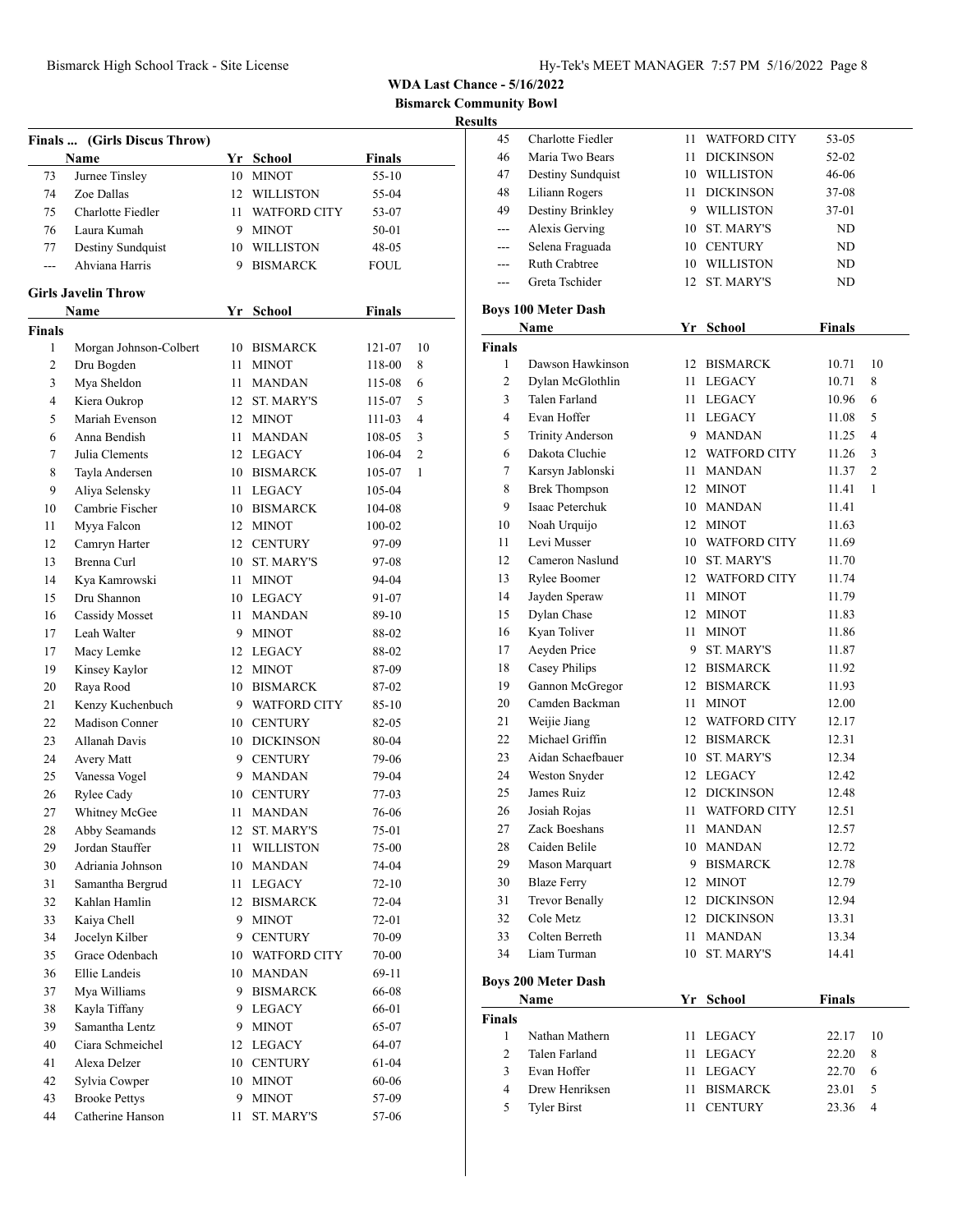**Bismarck Community Bowl**

|                | Finals  (Boys 200 Meter Dash)         |      |                              |                |              |
|----------------|---------------------------------------|------|------------------------------|----------------|--------------|
|                | Name                                  |      | Yr School                    | Finals         |              |
| 6              | Colby Fleck                           | 9.   | <b>ST. MARY'S</b>            | 23.44          | 3            |
| 7              | Karsyn Jablonski                      |      | 11 MANDAN                    | 23.46          | 2            |
| 8              | Cameron Naslund                       |      | 10 ST. MARY'S                | 23.49          | $\mathbf{1}$ |
| 9              | Zach Brown                            |      | 11 MINOT                     | 23.57          |              |
| 10             | Charles Humann                        |      | 12 BISMARCK                  | 23.66          |              |
| 11             | Aaron Cutshall                        |      | 11 WATFORD CITY              | 23.84          |              |
| 12             | Seth Nelson                           |      | 12 CENTURY                   | 23.85          |              |
| 12             | Isaac Peterchuk                       |      | 10 MANDAN                    | 23.85          |              |
| 14             | Dylan Chase                           |      | 12 MINOT                     | 23.91          |              |
| 15             | Kyan Toliver                          |      | 11 MINOT                     | 23.95          |              |
| 16             | Dakota Cluchie                        |      | 12 WATFORD CITY              | 23.96          |              |
| 17             | Noah Urquijo                          |      | 12 MINOT                     | 24.05          |              |
| 18             | Gannon McGregor                       |      | 12 BISMARCK                  | 24.21          |              |
| 19             | Derek Schlittenhardt                  |      | 12 LEGACY                    | 24.23          |              |
| 19             | Divine Okorn                          |      | 12 MINOT                     | 24.23          |              |
| 21             | Casey Philips                         |      | 12 BISMARCK                  | 24.24          |              |
| 22             | Jayden Speraw                         |      | 11 MINOT                     | 24.26          |              |
| 23             | Isaac Duppong                         |      | 9 ST. MARY'S                 | 24.32          |              |
| 24             | Levi Musser                           |      | 10 WATFORD CITY              | 24.42          |              |
| 25             | Camden Backman                        |      | 11 MINOT                     | 24.46          |              |
| 26             | Griffen Aannerud                      | 11 - | <b>MINOT</b>                 | 24.76          |              |
| 27             | Rylee Boomer                          |      | 12 WATFORD CITY              | 24.77          |              |
| 28             | Weston Snyder                         |      | 12 LEGACY                    | 25.03          |              |
| 29             | Eli Lawrence                          |      | 11 WATFORD CITY              | 25.11          |              |
| 30             | Sven Blomseth                         |      | 12 ST. MARY'S                | 25.16          |              |
| 31             | <b>Trevor Ricks</b>                   |      | 12 MINOT                     | 25.43          |              |
| 32             | <b>Blaze Ferry</b>                    |      | 12 MINOT                     | 25.44          |              |
| 33             | James Ruiz                            |      | 12 DICKINSON                 | 25.78          |              |
| 34             | Brayden Brosz                         |      | 11 CENTURY                   | 25.85          |              |
| 35             | Jackson Ross                          |      | 11 ST. MARY'S                | 26.01          |              |
| 36             | Isaiah Schlinger                      |      | 9 ST. MARY'S                 | 26.38          |              |
| 37             | Gannon Cowper                         |      | 12 MINOT                     | 26.45          |              |
| 38             | Trevor Benally                        |      | 12 DICKINSON                 | 26.52          |              |
| 39             | Cole Metz                             |      | 12 DICKINSON                 | 27.81          |              |
|                |                                       |      |                              |                |              |
|                | <b>Boys 400 Meter Dash</b>            |      |                              |                |              |
|                | Name                                  |      | Yr School                    | Finals         |              |
| Finals<br>1    | Daniel Santos                         |      | 12 MINOT                     | 51.04          | 10           |
| $\overline{2}$ | Jacob Renz                            |      | 12 CENTURY                   | 51.30          | 8            |
| 3              | Chance Bowlinger                      |      | 12 CENTURY                   | 51.77          | 6            |
| $\overline{4}$ | Carson Wistisen                       |      | 11 MINOT                     |                | 5            |
| 5              | <b>Trinity Anderson</b>               |      | 9 MANDAN                     | 52.61<br>53.01 | 4            |
|                |                                       |      |                              |                |              |
| 6<br>7         | Ben Lepp<br>Preston Lemar             |      | 12 MINOT<br>10 BISMARCK      | 53.73          | 3<br>2       |
|                |                                       |      |                              | 53.78          | $\mathbf{1}$ |
| 8              | Derek Schlittenhardt<br>Cyan Sorenson |      | 12 LEGACY<br><b>CENTURY</b>  | 53.80          |              |
| 9              | <b>Tavion Bobo</b>                    | 11   |                              | 53.91          |              |
| 10             |                                       | 11 - | <b>MINOT</b>                 | 54.66          |              |
| 11             | Karsten Hegney<br>Tanner Edwards      | 11   | <b>MANDAN</b>                | 54.78          |              |
| 12<br>13       | Caiden Belile                         |      | 11 WATFORD CITY<br>10 MANDAN | 55.07<br>55.51 |              |
|                |                                       |      |                              |                |              |
| 14             | Austin White<br>Isaac Wanner          |      | 12 LEGACY                    | 55.91          |              |
| 15<br>16       | Victor Garcia                         |      | 12 ST. MARY'S<br>12 MINOT    | 56.30<br>56.68 |              |
|                |                                       |      |                              |                |              |

| $-0.5$       |                                   |    |                     |               |                |
|--------------|-----------------------------------|----|---------------------|---------------|----------------|
| 17           | <b>Trevor Ricks</b>               | 12 | <b>MINOT</b>        | 56.95         |                |
| 18           | Xaawaaruxti Fox                   | 12 | <b>LEGACY</b>       | 56.97         |                |
| 19           | Calvin Garmann                    | 9  | <b>WATFORD CITY</b> | 57.13         |                |
| 20           | Weijie Jiang                      | 12 | <b>WATFORD CITY</b> | 57.21         |                |
| 21           | Gannon Cowper                     |    | 12 MINOT            | 59.34         |                |
|              |                                   |    |                     |               |                |
|              | Boys 800 Meter Run                |    |                     | <b>Finals</b> |                |
|              | Name                              |    | Yr School           |               |                |
| Finals<br>1  | Grant Schaeffer                   |    | 12 MINOT            | 2:02.74       | 10             |
|              |                                   |    |                     |               |                |
| 2            | <b>Braxton Wurgler</b>            | 11 | LEGACY              | 2:10.51       | 8              |
| 3<br>4       | Isaac Flanagan<br>Isaac Schroeder |    | 12 LEGACY           | 2:11.03       | 6              |
|              |                                   |    | 10 ST. MARY'S       | 2:16.06       | 5              |
| 5            | Adam Eberle                       |    | 10 ST. MARY'S       | 2:16.69       | $\overline{4}$ |
| 6            | Trevor Fried                      |    | 11 LEGACY           | 2:17.95       | 3              |
| 7            | Raine Skjod                       |    | 12 MANDAN           | 2:18.50       | $\overline{2}$ |
| 8            | Evander Long                      |    | 12 WATFORD CITY     | 2:21.66       | 1              |
| 9            | Micah Erickson                    | 9  | <b>ST. MARY'S</b>   | 2:25.03       |                |
| 10           | Henry Bierman                     |    | 12 MANDAN           | 2:43.33       |                |
|              | <b>Boys 1600 Meter Run</b>        |    |                     |               |                |
|              | Name                              |    | Yr School           | <b>Finals</b> |                |
| Finals       |                                   |    |                     |               |                |
| 1            | <b>Brady Korsmo</b>               | 11 | <b>BISMARCK</b>     | 4:17.77       | 10             |
| 2            | Parker Hintz                      |    | 10 BISMARCK         | 4:22.94       | 8              |
| 3            | Griffin House                     |    | 12 CENTURY          | 4:23.04       | 6              |
| 4            | Chase Hoechst                     |    | 12 CENTURY          | 4:32.80       | 5              |
| 5            | Dalton Fleckenstein               |    | 11 LEGACY           | 4:33.27       | $\overline{4}$ |
| 6            | AJ Ash                            |    | 12 DICKINSON        | 4:35.21       | 3              |
| 7            | Gavyn Graham                      |    | 10 CENTURY          | 4:35.29       | $\overline{2}$ |
| 8            | <b>Ivar Martell</b>               | 11 | LEGACY              | 4:35.32       | 1              |
| 9            | Eric Hasby                        | 11 | LEGACY              | 4:36.28       |                |
| 10           | Joseph Eberle                     |    | 12 ST. MARY'S       | 4:36.43       |                |
| 11           | Morgon Brindley                   | 11 | LEGACY              | 4:36.56       |                |
| 12           | Oscar Hultz                       |    | 12 MINOT            | 4:37.17       |                |
| 13           | Evan Pena                         |    | 11 CENTURY          | 4:56.24       |                |
| 14           | Kyle Marcotte                     |    | 11 ST. MARY'S       | 4:57.24       |                |
| 15           | Nathan Schroeder                  |    | 11 CENTURY          | 4:57.37       |                |
| 16           | Raine Skjod                       |    | 12 MANDAN           | 4:59.13       |                |
| 17           | Zach Jeffers                      |    | 12 CENTURY          | 5:00.70       |                |
| 18           | Josh Hegstad                      | 11 | <b>MINOT</b>        | 5:02.72       |                |
| 19           | Daniel Scott                      | 11 | <b>WATFORD CITY</b> | 5:04.89       |                |
| 20           | <b>Evander Long</b>               | 12 | WATFORD CITY        | 5:15.40       |                |
| 21           | Nathan Straub                     | 12 | <b>CENTURY</b>      | 5:19.85       |                |
| 22           | Micah Erickson                    |    | 9 ST. MARY'S        | 5:26.33       |                |
| 23           | Carter Sims                       | 12 | <b>BISMARCK</b>     | 5:27.87       |                |
| 24           | Devon Church                      | 11 | <b>MANDAN</b>       | 5:31.60       |                |
| 25           | Henry Bierman                     | 12 | <b>MANDAN</b>       | 5:56.23       |                |
| ---          | Zachary Stair                     | 11 | <b>CENTURY</b>      | DNF           |                |
|              |                                   |    |                     |               |                |
|              | <b>Boys 3200 Meter Run</b>        |    |                     |               |                |
|              | Name                              |    | Yr School           | <b>Finals</b> |                |
| Finals       |                                   |    |                     |               |                |
| $\mathbf{1}$ | Jaxsyn Olson                      | 12 | <b>BISMARCK</b>     | 10:04.86      | 10             |
| 2            | <b>Brody Ferderer</b>             | 11 | <b>CENTURY</b>      | 10:10.91      | 8              |
| 3            | Noah Cowley                       | 12 | <b>BISMARCK</b>     | 10:35.46      | 6              |
|              |                                   |    |                     |               |                |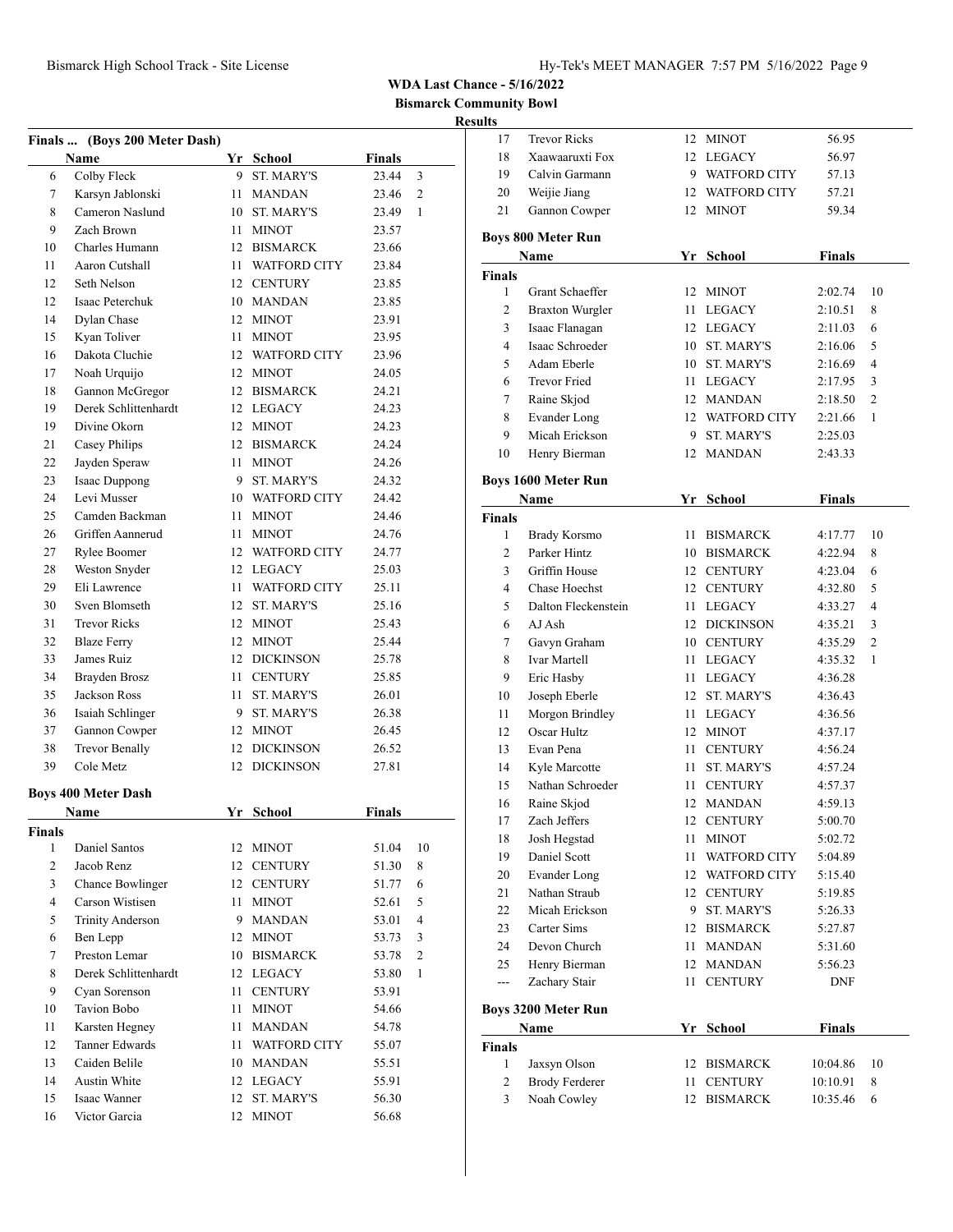**Bismarck Community Bowl**

### **Results**

**Boys 4x200 Meter Relay**

| Finals  (Boys 3200 Meter Run) |                               |    |                        |               |                |  |  |  |  |
|-------------------------------|-------------------------------|----|------------------------|---------------|----------------|--|--|--|--|
|                               | Name                          |    | Yr School              | <b>Finals</b> |                |  |  |  |  |
| 4                             | <b>Tanner Edwards</b>         | 11 | <b>WATFORD CITY</b>    | 10:48.80      | 5              |  |  |  |  |
| 5                             | <b>Brett Hetland</b>          | 12 | <b>CENTURY</b>         | 10:56.25      | 4              |  |  |  |  |
| 6                             | Daniel Scott                  | 11 | <b>WATFORD CITY</b>    | 11:46.38      | 3              |  |  |  |  |
|                               |                               |    |                        |               |                |  |  |  |  |
|                               | <b>Boys 110 Meter Hurdles</b> |    |                        |               |                |  |  |  |  |
|                               | Name                          |    | Yr School              | <b>Finals</b> |                |  |  |  |  |
| Finals<br>1                   | Kaden Selle                   | 12 | <b>DICKINSON</b>       | 15.95         | 10             |  |  |  |  |
| $\overline{c}$                | Jeran McNichols               |    | 10 BISMARCK            | 15.95         | 8              |  |  |  |  |
| 3                             | Nicholas Pegors               |    | 11 LEGACY              | 16.24         | 6              |  |  |  |  |
| $\overline{4}$                | Hudsen Sheldon                |    | 9 MANDAN               | 16.35         | 5              |  |  |  |  |
| 5                             | Leighton Fergel               |    | 12 CENTURY             | 16.54         | $\overline{4}$ |  |  |  |  |
| 6                             | Aiden Sagaser                 |    | 11 LEGACY              | 16.69         | 3              |  |  |  |  |
| 7                             | Jack Goodall                  | 11 | <b>DICKINSON</b>       | 17.00         | 2              |  |  |  |  |
| 8                             | Nolan Johnson                 | 11 | LEGACY                 | 18.24         | 1              |  |  |  |  |
| 9                             | Camden Backman                | 11 | <b>MINOT</b>           | 18.45         |                |  |  |  |  |
| 10                            | Carl Henry                    | 11 | <b>LEGACY</b>          | 18.53         |                |  |  |  |  |
| 11                            | Josephus Sackie               | 12 | <b>LEGACY</b>          | 21.16         |                |  |  |  |  |
|                               |                               |    |                        |               |                |  |  |  |  |
|                               | <b>Boys 300 Meter Hurdles</b> |    |                        |               |                |  |  |  |  |
|                               | Name                          | Yr | <b>School</b>          | <b>Finals</b> |                |  |  |  |  |
| <b>Finals</b>                 |                               |    |                        |               |                |  |  |  |  |
| 1                             | Dominick Giggee               | 11 | <b>MANDAN</b>          | 41.29         | 10             |  |  |  |  |
| 2                             | Ethan Dennis                  |    | 10 WATFORD CITY        | 42.18         | 8              |  |  |  |  |
| 3                             | Kaden Selle                   |    | 12 DICKINSON           | 42.26         | 6              |  |  |  |  |
| 4                             | Aiden Sagaser                 | 11 | LEGACY                 | 42.48         | 5              |  |  |  |  |
| 5                             | <b>Rivers Martin</b>          |    | 10 CENTURY             | 42.60         | 4              |  |  |  |  |
| 6                             | Nicholas Schulz               |    | 11 LEGACY              | 42.75         | 3              |  |  |  |  |
| 7                             | Brayden McLean                | 11 | <b>MINOT</b>           | 43.52         | $\overline{c}$ |  |  |  |  |
| 8                             | Tanner Edwards                | 11 | <b>WATFORD CITY</b>    | 43.83         | 1              |  |  |  |  |
| 9                             | Hudsen Sheldon                | 9  | MANDAN                 | 44.39         |                |  |  |  |  |
| 10                            | Griffen Aannerud              | 11 | <b>MINOT</b>           | 45.51         |                |  |  |  |  |
| 11                            | Nicholas Pegors               | 11 | <b>LEGACY</b>          | 45.52         |                |  |  |  |  |
| 12                            | Jack Goodall                  | 11 | <b>DICKINSON</b>       | 45.88         |                |  |  |  |  |
| 13                            | Carl Henry                    | 11 | LEGACY                 | 46.79         |                |  |  |  |  |
| 14                            | Josiah Rojas                  | 11 | <b>WATFORD CITY</b>    | 48.47         |                |  |  |  |  |
| 15                            | Xaawaaruxti Fox               |    | 12 LEGACY              | 49.30         |                |  |  |  |  |
| 16                            | Josephus Sackie               |    | 12 LEGACY              | 52.68         |                |  |  |  |  |
|                               | <b>Boys 4x100 Meter Relay</b> |    |                        |               |                |  |  |  |  |
|                               | Team                          |    | <b>Relay</b>           | <b>Finals</b> |                |  |  |  |  |
| <b>Finals</b>                 |                               |    |                        |               |                |  |  |  |  |
| 1                             | <b>BISMARCK</b>               |    | А                      | 43.29         | 10             |  |  |  |  |
|                               | 1) Hudson Schroeder 11        |    | 2) Dawson Hawkinson 12 |               |                |  |  |  |  |
|                               | 3) Jeran McNichols 10         |    | 4) Ty Allen 11         |               |                |  |  |  |  |
| 2                             | WATFORD CITY                  |    | А                      | 44.76         | 8              |  |  |  |  |
|                               | 1) Aaron Cutshall 11          |    | 2) Levi Musser 10      |               |                |  |  |  |  |
|                               | 3) Ethan Dennis 10            |    | 4) Dakota Cluchie 12   |               |                |  |  |  |  |
| 3                             | <b>DICKINSON</b>              |    | А                      | 45.05         | 6              |  |  |  |  |
|                               | 1) Kaiden Richter 11          |    | 2) Benett Carlson 11   |               |                |  |  |  |  |
|                               | 3) Jack Homiston 12           |    | 4) Quentin Lewis 12    |               |                |  |  |  |  |
|                               |                               |    |                        |               |                |  |  |  |  |
|                               |                               |    |                        |               |                |  |  |  |  |

|               | Team                          | <b>Relay</b> |                        | <b>Finals</b> |    |
|---------------|-------------------------------|--------------|------------------------|---------------|----|
| <b>Finals</b> |                               |              |                        |               |    |
| 1             | BISMARCK                      | А            |                        | 1:32.55       | 10 |
|               | 1) Drew Henriksen 11          |              | 2) Jeran McNichols 10  |               |    |
|               | 3) Mason Huber 11             |              | 4) Charles Humann 12   |               |    |
| 2             | <b>ST. MARY'S</b>             | А            |                        | 1:32.80       | 8  |
|               |                               |              |                        |               |    |
|               | 1) Cameron Naslund 10         |              | 2) Colby Fleck 9       |               |    |
|               | 3) Isaac Duppong 9            |              | 4) Isaac Felchle 12    |               |    |
| 3             | <b>WATFORD CITY</b>           | А            |                        | 1:33.11       | 6  |
|               | 1) Ethan Dennis 10            |              | 2) Levi Musser 10      |               |    |
|               | 3) Rylee Boomer 12            |              | 4) Dakota Cluchie 12   |               |    |
| 4             | <b>ST. MARY'S</b>             | B            |                        | x1:38.31      |    |
|               | 1) Aeyden Price 9             |              | 2) Ethan Brintnell 9   |               |    |
|               | 3) Aidan Schaefbauer 10       |              | 4) Jackson Ross 11     |               |    |
|               |                               |              |                        |               |    |
|               | <b>Boys 4x400 Meter Relay</b> |              |                        |               |    |
|               | Team                          | Relay        |                        | Finals        |    |
| <b>Finals</b> |                               |              |                        |               |    |
| 1             | <b>ST. MARY'S</b>             | А            |                        | 3:32.77       | 10 |
|               |                               |              |                        |               |    |
|               | 1) Isaac Wanner 12            |              | 2) Ethan Brintnell 9   |               |    |
|               | 3) Joseph Eberle 12           |              | 4) Isaac Felchle 12    |               |    |
| 2             | <b>DICKINSON</b>              | А            |                        | 3:33.91       | 8  |
|               | 1) Kaden Selle 12             |              | 2) Jack Homiston 12    |               |    |
|               | 3) Benett Carlson 11          |              | 4) Quentin Lewis 12    |               |    |
| 3             | <b>BISMARCK</b>               | B            |                        | x3:34.15      |    |
|               | 1) Charles Humann 12          |              | 2) Preston Lemar 10    |               |    |
|               | 3) Drew Henriksen 11          |              | 4) Dawson Hawkinson 12 |               |    |
| 4             | <b>MANDAN</b>                 | А            |                        | 3:35.78       | 6  |
|               | 1) Trinity Anderson 9         |              | 2) Lincon Wiseman 11   |               |    |
|               | 3) Tristan Ulmer 9            |              | 4) Josh Salagan 11     |               |    |
| 5             | <b>CENTURY</b>                | A            |                        | 3:36.04       | 5  |
|               |                               |              |                        |               |    |
|               | 1) Chance Bowlinger 12        |              | 2) Jacob Renz 12       |               |    |
|               | 3) Cyan Sorenson 11           |              | 4) Griffin House 12    |               |    |
| 6             | <b>BISMARCK</b>               | А            |                        | 3:42.98       | 4  |
|               | 1) Brady Korsmo 11            |              | 2) Parker Hintz 10     |               |    |
|               | 3) Noah Cowley 12             |              | 4) Carter Sims 12      |               |    |
| 7             | <b>WATFORD CITY</b>           | А            |                        | 3:44.15       | 3  |
|               | 1) Ethan Dennis 10            |              | 2) Weijie Jiang 12     |               |    |
|               | 3) Calvin Garmann 9           |              | 4) Aaron Cutshall 11   |               |    |
| 8             | <b>CENTURY</b>                | B            |                        | x3:57.53      |    |
|               | 1) Gavyn Graham 10            |              | 2) Chase Hoechst 12    |               |    |
|               | 3) Evan Pena 11               |              | 4) Nathan Schroeder 11 |               |    |
|               |                               |              |                        |               |    |
|               | <b>Boys 4x800 Meter Relay</b> |              |                        |               |    |
|               | <b>Team</b>                   | Relay        |                        | Finals        |    |
|               |                               |              |                        |               |    |
| Finals        |                               |              |                        |               |    |
| 1             | ST. MARY'S                    | А            |                        | 8:50.33       | 10 |
|               | 1) Adam Eberle 10             |              | 2) Isaac Schroeder 10  |               |    |
|               | 3) Kyle Marcotte 11           |              | 4) Ethan Brintnell 9   |               |    |
|               |                               |              |                        |               |    |
|               | <b>Boys High Jump</b>         |              |                        |               |    |
|               | Name                          | Yr School    |                        | Finals        |    |
| Finals        |                               |              |                        |               |    |
| 1             | <b>Brooks Turner</b>          | 11           | <b>CENTURY</b>         | J6-02.00      | 10 |
|               |                               |              |                        |               |    |
|               |                               |              |                        |               |    |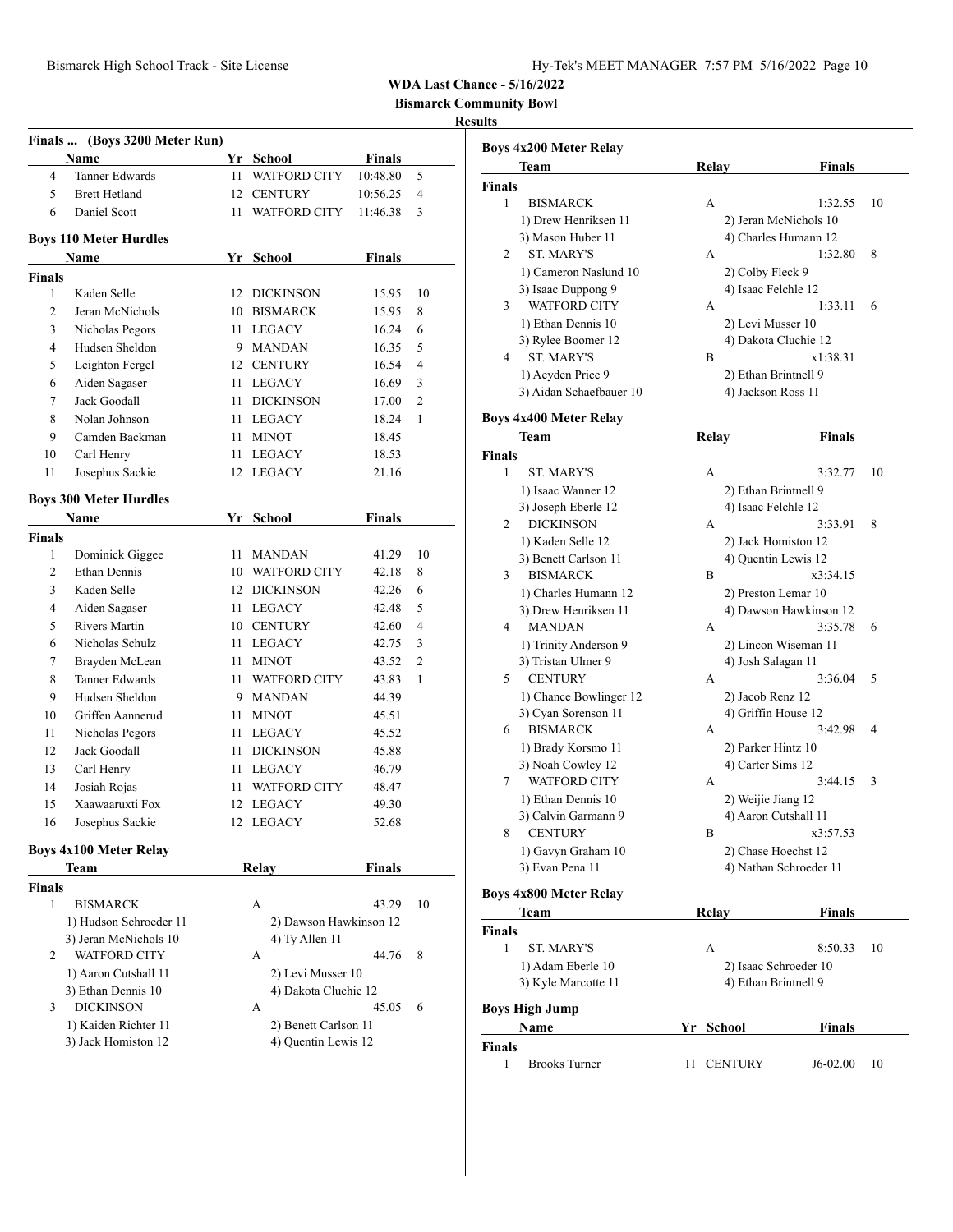**Bismarck Community Bowl**

|                | Finals  (Boys High Jump)       |      |                     |                    |                |
|----------------|--------------------------------|------|---------------------|--------------------|----------------|
|                | Name                           |      | Yr School           | <b>Finals</b>      |                |
| 2              | Ryan Brynjolfson               | 11   | <b>CENTURY</b>      | J6-02.00           | 8              |
| 3              | Hudsen Sheldon                 |      | 9 MANDAN            | J6-02.00           | 6              |
| 4              | Ty Allen                       |      | 11 BISMARCK         | $J5-10.00$         | 4.5            |
| $\overline{4}$ | Ethan Stotz                    |      | 12 BISMARCK         | J5-10.00           | 4.5            |
| 6              | <b>Brice Domsteen</b>          |      | 12 MINOT            | J5-08.00           | 3              |
| 7              | Jalen Strickland               |      | 12 WATFORD CITY     | J5-08.00           | 1.5            |
| 7              | Calvin Garmann                 |      | 9 WATFORD CITY      | J5-08.00           | 1.5            |
| 9              |                                |      | 9 BISMARCK          | J5-08.00           |                |
| 10             | Mason Marquart<br>Aeyden Price |      | 9 ST. MARY'S        |                    |                |
| 10             | <b>Brett Lacombe</b>           |      | 12 LEGACY           | 5-06.00<br>5-06.00 |                |
|                |                                |      |                     |                    |                |
| 10             | Kyler Scott                    |      | 12 BISMARCK         | 5-06.00            |                |
| $\overline{a}$ | Eli Lawrence                   | 11 - | <b>WATFORD CITY</b> | NH                 |                |
| $---$          | Eric Wentz                     | 12   | <b>MINOT</b>        | ΝH                 |                |
|                | <b>Boys Pole Vault</b>         |      |                     |                    |                |
|                | Name                           |      | Yr School           | <b>Finals</b>      |                |
| Finals         |                                |      |                     |                    |                |
| 1              | Jack Homiston                  |      | 12 DICKINSON        | J13-06.00          | 10             |
| 2              | <b>Benett Carlson</b>          | 11   | <b>DICKINSON</b>    | J13-06.00          | 8              |
| 3              | Alec Wardner                   |      | 12 BISMARCK         | J13-00.00          | 6              |
| 4              | Gavin Maher                    |      | 12 BISMARCK         | J12-06.00          | 5              |
| 5              | Jonathan Nistler               |      | 12 CENTURY          | J12-00.00          | 4              |
| 6              | Lucas Meyer                    |      | 11 CENTURY          | J12-00.00          | 3              |
| 7              | Tristan Will                   |      | 11 LEGACY           | J11-06.00          | $\overline{c}$ |
| 8              | Drew Mitzel                    |      | 11 BISMARCK         | J11-00.00          | 1              |
| 9              | <b>Anthony Arrendrez</b>       |      | 11 MANDAN           | J11-00.00          |                |
| 9              | Will Hermanson                 |      | 12 CENTURY          | J11-00.00          |                |
| 11             | Gabriel Hamlin                 | 9.   | <b>BISMARCK</b>     | J10-06.00          |                |
| $---$          | Logan Larson                   | 9.   | <b>ST. MARY'S</b>   | NH                 |                |
|                | Matthew Harris                 | 11 - | <b>CENTURY</b>      | NΗ                 |                |
| ---            | <b>Bennet McHugh</b>           |      | 9 ST. MARY'S        | NΗ                 |                |
| ---            | Nicholas Pegors                |      | 11 LEGACY           | ΝH                 |                |
| ---            | Michael Griffin                |      | 12 BISMARCK         | ΝH                 |                |
| ---            | Landen Dvorak                  | 10   | ST. MARY'S          | ΝH                 |                |
|                |                                |      |                     |                    |                |
|                | <b>Boys Long Jump</b>          |      |                     |                    |                |
|                | Name                           |      | Yr School           | <b>Finals</b>      |                |
| <b>Finals</b>  |                                |      |                     |                    |                |
| 1              | Hudson Schroeder               | 11   | <b>BISMARCK</b>     | J21-08.50          | 10             |
| $\overline{c}$ | Quentin Lewis                  |      | 12 DICKINSON        | J20-06.50          | 8              |
| 3              | Kaiden Richter                 | 11   | <b>DICKINSON</b>    | J19-07.50          | 6              |
| 4              | Logan Miller                   | 11   | <b>LEGACY</b>       | J19-07.50          | 5              |
| 5              | Zander Albers                  |      | 12 LEGACY           | J19-06.00          | 4              |
| 6              | Ayden Cermak                   | 12   | <b>CENTURY</b>      | J19-01.50          | 3              |
| 7              | Seth Nelson                    | 12   | <b>CENTURY</b>      | J19-01.00          | 2              |
| 8              | Jayce Johnson                  |      | 10 MANDAN           | J18-10.00          | 1              |
| 9              | Aaron Cutshall                 | 11   | <b>WATFORD CITY</b> | J18-07.00          |                |
| 10             | Gannon McGregor                | 12   | <b>BISMARCK</b>     | 18-06.00           |                |
| 11             | <b>Brice Domsteen</b>          |      | 12 MINOT            | 18-03.00           |                |
| 12             | Derek Schlittenhardt           |      | 12 LEGACY           | 18-02.50           |                |
| 13             | Zack Boeshans                  | 11   | <b>MANDAN</b>       | 18-02.00           |                |
| 14             | Trayton Hinderer               |      | 12 CENTURY          | 18-01.00           |                |
| 15             | Eric Wentz                     |      | 12 MINOT            | 17-09.00           |                |
| 16             | Maxwell Freitag                | 11   | <b>BISMARCK</b>     | 17-08.00           |                |

| 17                   | Brayden Brosz            | 11   | <b>CENTURY</b>      | 17-06.00      |                |
|----------------------|--------------------------|------|---------------------|---------------|----------------|
| 18                   | Dominic Rivinius         | 12   | LEGACY              | 16-11.00      |                |
| 19                   | Eli Lawrence             | 11 - | <b>WATFORD CITY</b> | 16-04.00      |                |
| 20                   | Josiah Rojas             | 11 - | <b>WATFORD CITY</b> | 15-08.00      |                |
|                      | <b>Boys Triple Jump</b>  |      |                     |               |                |
|                      | Name                     | Yr   | <b>School</b>       | <b>Finals</b> |                |
| <b>Finals</b>        |                          |      |                     |               |                |
| 1                    | Ty Allen                 | 11   | <b>BISMARCK</b>     | J44-10.50     | 10             |
| 2                    | Josh Salagan             | 11   | <b>MANDAN</b>       | J41-08.00     | 8              |
| 3                    | <b>Brett Lacombe</b>     |      | 12 LEGACY           | J41-05.00     | 6              |
| 4                    | Lucas Meyer              | 11 - | <b>CENTURY</b>      | J41-05.00     | 5              |
| 5                    | Divine Okorn             |      | 12 MINOT            | J41-01.00     | 4              |
| 6                    | <b>Trayton Hinderer</b>  |      | 12 CENTURY          | J40-08.00     | 3              |
| 7                    | Jalen Strickland         |      | 12 WATFORD CITY     | J40-07.50     | 2              |
| 8                    | Nolan Johnson            | 11 - | LEGACY              | J40-04.50     | 1              |
| 9                    | Will Mickelson           |      | 10 MANDAN           | J38-10.00     |                |
| 10                   | <b>Matthew Harris</b>    | 11 - | <b>CENTURY</b>      | 38-03.00      |                |
| 11                   | Jayce Johnson            |      | 10 MANDAN           | 38-02.00      |                |
| 12                   | Zach Brown               | 11 - | <b>MINOT</b>        | 38-00.00      |                |
| 13                   | Tristan Will             | 11 - | <b>LEGACY</b>       | 37-06.00      |                |
| 14                   | Zack Boeshans            | 11 - | <b>MANDAN</b>       | 36-10.50      |                |
| 15                   | Dominic Rivinius         |      | 12 LEGACY           | 35-09.50      |                |
| 16                   | <b>Brayden Hendricks</b> |      | 12 CENTURY          | 34-09.00      |                |
| 17                   | Eli Lawrence             | 11   | WATFORD CITY        | 34-05.00      |                |
| <b>Boys Shot Put</b> |                          |      |                     |               |                |
|                      | Name                     | Yr   | <b>School</b>       | <b>Finals</b> |                |
| <b>Finals</b>        |                          |      |                     |               |                |
| 1                    | Jaxson Walz              | 11   | <b>CENTURY</b>      | 47-04.00      | 10             |
| 2                    | Vegas George             | 11 - | <b>LEGACY</b>       | 45-03.00      | 8              |
| 3                    | Brayden Moran            |      | 12 BISMARCK         | 45-01.00      | 6              |
| 4                    | <b>Bridger Pettys</b>    | 11 - | <b>MINOT</b>        | 43-11.00      | 5              |
| 5                    | Hunter Corbin            |      | 10 MANDAN           | 43-03.00      | 4              |
| 6                    | Treyson Renken           | 11 - | LEGACY              | 43-01.50      | 3              |
| 7                    |                          |      |                     |               |                |
| 8                    | Carsten Irgens           |      | 12 CENTURY          | 42-05.00      | $\overline{c}$ |
|                      | Landon Fichter           |      | 11 DICKINSON        | 42-04.00      | 1              |
| 9                    | Max Wilkinson            | 11 - | <b>DICKINSON</b>    | 41-10.00      |                |
| 10                   | Alex Wetzstein           | 11 - | LEGACY              | 41-09.00      |                |
| 11                   | Andrew Winczewski        | 11   | <b>MINOT</b>        | 41-05.00      |                |
| 12                   | Matt Iron Boulder        | 11   | <b>BISMARCK</b>     | 40-06.00      |                |
| 13                   | <b>Wadley Lamy</b>       | 12   | <b>CENTURY</b>      | 40-05.50      |                |
| 14                   | Jaden Braun              | 12   | <b>CENTURY</b>      | 40-00.00      |                |
| 15                   | Jacob Berg               | 12   | <b>WATFORD CITY</b> | 39-10.00      |                |
| 16                   | Scott Gotta              | 12   | <b>BISMARCK</b>     | 39-06.00      |                |
| 17                   | Nivon Hayes              | 11   | <b>WATFORD CITY</b> | 39-01.00      |                |
| 18                   | <b>Andrew Nielson</b>    |      | 12 WATFORD CITY     | 38-08.00      |                |
| 19                   | Jake Hettinger           | 11   | <b>BISMARCK</b>     | 38-00.00      |                |
| 20                   | Hunter Stymeist          |      | 12 LEGACY           | 37-08.00      |                |
| 21                   | Jameson Guzman           |      | 12 DICKINSON        | 37-03.00      |                |
| 22                   | Sven Blomseth            | 12   | ST. MARY'S          | 37-02.50      |                |
| 23                   | Evan Davidson            | 11   | <b>DICKINSON</b>    | 37-01.00      |                |
| 24                   | Carter Johnson           | 11   | <b>MANDAN</b>       | 36-11.00      |                |
| 25                   | Andrew Huettl            | 12   | <b>MINOT</b>        | 35-09.00      |                |
| 26                   | <b>Tanner Harvey</b>     | 11   | <b>CENTURY</b>      | 34-08.00      |                |
| 27                   | Patrick O'Donnell        | 11   | <b>DICKINSON</b>    | 34-05.50      |                |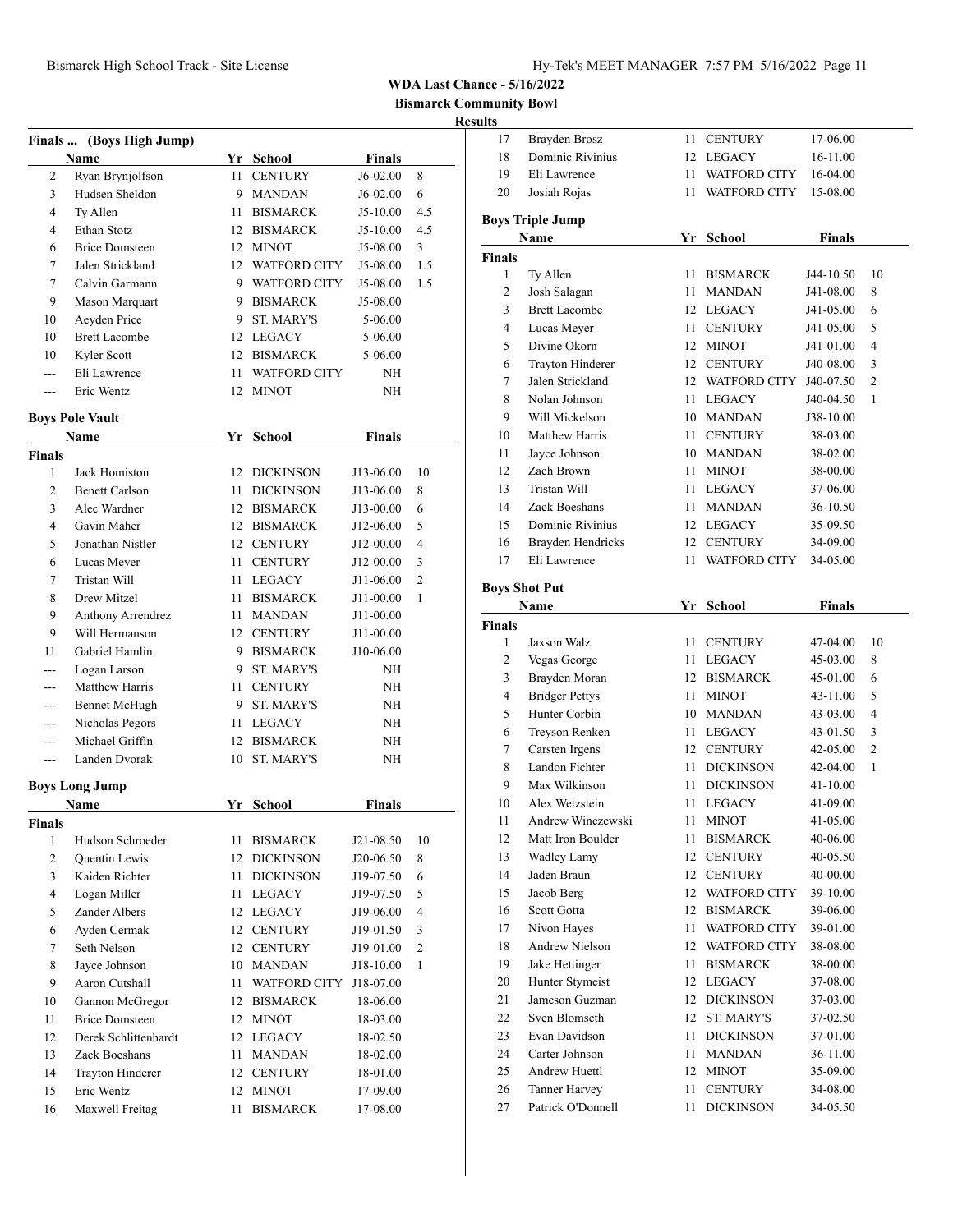**Bismarck Community Bowl**

## **Results**

-

|               | (Boys Shot Put)                 |      |                     |               |                |
|---------------|---------------------------------|------|---------------------|---------------|----------------|
| <b>Finals</b> | <b>Name</b>                     |      | Yr School           | <b>Finals</b> |                |
| 28            | Lear Rohde                      | 11   | <b>ST. MARY'S</b>   | 34-05.00      |                |
| 29            | Jonathan Plante                 | 11   | <b>ST. MARY'S</b>   | 33-11.50      |                |
| 30            |                                 |      | 12 LEGACY           | 33-00.00      |                |
| 31            | Tayler Williams<br>Jaxon Olonia | 11 - | <b>MINOT</b>        | 32-08.50      |                |
| 31            |                                 | 11 - |                     |               |                |
|               | Blake Knaup                     |      | <b>CENTURY</b>      | 32-08.50      |                |
| 33            | Kaden Barth                     | 11   | <b>DICKINSON</b>    | 32-01.50      |                |
| 34            | Tevyn Friedt                    |      | 10 ST. MARY'S       | 31-02.00      |                |
| 35            | <b>Alexander Schmitz</b>        |      | 10 ST. MARY'S       | 31-00.50      |                |
| 36            | Logan Larson                    |      | 9 ST. MARY'S        | 29-11.00      |                |
| 37            | <b>Bennet McHugh</b>            |      | 9 ST. MARY'S        | 27-09.50      |                |
| 38            | Braedyn Hoffman                 | 11   | <b>DICKINSON</b>    | 25-04.00      |                |
| 39            | Nathan Dressler                 |      | 11 LEGACY           | 19-02.00      |                |
| ---           | Andrew Keller                   | 11   | LEGACY              | ND            |                |
| ---           | Luke Lengenfelder               | 9    | ST. MARY'S          | ND            |                |
| ---           | Everett Cunningham              | 9    | ST. MARY'S          | ND            |                |
| ---           | Isaiah Huus                     | 12   | <b>BISMARCK</b>     | ND            |                |
|               | <b>Boys Discus Throw</b>        |      |                     |               |                |
|               | <b>Name</b>                     | Yr   | School              | <b>Finals</b> |                |
| <b>Finals</b> |                                 |      |                     |               |                |
| 1             | Lucas Schweigert                |      | 12 CENTURY          | 146-09        | 10             |
| 2             | Jaxson Walz                     | 11   | <b>CENTURY</b>      | 144-05        | 8              |
| 3             | Kyan Barth                      | 11 - | <b>CENTURY</b>      | 142-07        | 6              |
| 4             | Jake Hettinger                  | 11 - | <b>BISMARCK</b>     | 141-05        | 5              |
| 5             | Vegas George                    |      | 11 LEGACY           | 137-06        | $\overline{4}$ |
| 6             | <b>Brackston Kemmet</b>         |      | 12 LEGACY           | 134-07        | 3              |
| 7             | Brayden Moran                   |      | 12 BISMARCK         | 130-01        | 2              |
| 8             | Matt Iron Boulder               | 11   | <b>BISMARCK</b>     | 130-00        | 1              |
| 9             | Daniel Walker                   | 11 - | <b>CENTURY</b>      | 127-02        |                |
| 10            | Andrew Keller                   | 11 - | <b>LEGACY</b>       | 121-01        |                |
| 11            | Jackson Hoornaert               |      | 12 CENTURY          | 119-06        |                |
| 12            | Treyson Renken                  |      | 11 LEGACY           | 119-03        |                |
| 13            | Joel Edland                     | 11 - | <b>CENTURY</b>      | 118-00        |                |
| 14            | Andrew Winczewski               |      | 11 MINOT            | 116-03        |                |
| 15            | Hunter Corbin                   |      | 10 MANDAN           | 113-03        |                |
| 15            | Landon Leno                     | 11   | <b>LEGACY</b>       | 113-03        |                |
| 17            | Alex Wetzstein                  | 11   | <b>LEGACY</b>       | 110-03        |                |
| 18            | Sam Burr                        | 12   | <b>MANDAN</b>       | 109-04        |                |
| 19            | <b>Wadley Lamy</b>              | 12   | <b>CENTURY</b>      | 108-06        |                |
| 20            | Nivon Hayes                     | 11   | <b>WATFORD CITY</b> | 105-08        |                |
| 21            | Carter Johnson                  | 11   | <b>MANDAN</b>       | 104-02        |                |
| 22            | Max Wilkinson                   | 11   | <b>DICKINSON</b>    | 103-07        |                |
| 23            | Jaxon Olonia                    | 11   | <b>MINOT</b>        | 102-09        |                |
| 24            | Rudy Kroh                       |      | 10 MANDAN           | 101-09        |                |
| 25            | Aidyn Arntz                     | 11   | LEGACY              | 100-01        |                |
| 26            | Maverick Bachmeier              | 11   | <b>CENTURY</b>      | 99-01         |                |
| 27            | Evan Davidson                   | 11   | <b>DICKINSON</b>    | 98-07         |                |
| 28            | <b>Andrew Huettl</b>            | 12   | <b>MINOT</b>        | 98-01         |                |
| 29            | Tayler Williams                 | 12   | LEGACY              | 96-01         |                |
| 30            | Tevyn Friedt                    | 10   | ST. MARY'S          | 94-09.50      |                |
| 31            | <b>Bridger Pettys</b>           | 11   | MINOT               | 94-07         |                |
| 32            | Patrick O'Donnell               | 11   | <b>DICKINSON</b>    | 91-07         |                |
| 33            | Jonathan Plante                 | 11   | ST. MARY'S          | 87-05         |                |
| 34            | Landon Fichter                  | 11   | <b>DICKINSON</b>    | 86-09         |                |
|               |                                 |      |                     |               |                |

| 35             | Jacob Berg                | 12   | <b>WATFORD CITY</b> | 79-09         |                |
|----------------|---------------------------|------|---------------------|---------------|----------------|
| 36             | Kaden Barth               | 11   | <b>DICKINSON</b>    | 68-06         |                |
| 37             | Braedyn Hoffman           | 11   | <b>DICKINSON</b>    | 61-09         |                |
| 38             | Nathan Dressler           | 11 - | <b>LEGACY</b>       | $32 - 11$     |                |
| ---            | <b>Tanner Harvey</b>      | 11 - | <b>CENTURY</b>      | ND            |                |
| $---$          | <b>Andrew Nielson</b>     |      | 12 WATFORD CITY     | ND            |                |
| ---            | Kiefer Glenn              |      | 12 LEGACY           | ND            |                |
| $---$          | Rayce Gullicks            |      | 12 LEGACY           | ND            |                |
|                | <b>Boys Javelin Throw</b> |      |                     |               |                |
|                | Name                      |      | Yr School           | <b>Finals</b> |                |
| <b>Finals</b>  |                           |      |                     |               |                |
| 1              | Preston Lemar             |      | 10 BISMARCK         | J169-10       | 10             |
| $\overline{2}$ | <b>Brenden Palmer</b>     |      | 12 MANDAN           | J151-02       | 8              |
| 3              | Ethan Stotz               |      | 12 BISMARCK         | J149-03       | 6              |
| $\overline{4}$ | <b>Tristan Ulmer</b>      |      | 9 MANDAN            | J144-09       | 5              |
| 5              | Daniel Walker             | 11 - | <b>CENTURY</b>      | J136-02       | 4              |
| 6              | Mason Huber               | 11   | <b>BISMARCK</b>     | J135-01       | 3              |
| $\tau$         | Sam Burr                  |      | 12 MANDAN           | J135-01       | $\overline{2}$ |
| 8              | <b>Bridger Pettys</b>     | 11   | <b>MINOT</b>        | J132-11       | $\mathbf{1}$   |
| 9              | Peter Cady                |      | 12 CENTURY          | 129-10        |                |
| 10             | Jameson Guzman            |      | 12 DICKINSON        | 129-04        |                |
| 11             | Hunter Corbin             |      | 10 MANDAN           | 127-08        |                |
| 12             | Sven Blomseth             | 12   | <b>ST. MARY'S</b>   | 126-07        |                |
| 13             | Landon Fichter            | 11.  | <b>DICKINSON</b>    | 126-01        |                |
| 14             | Ryan Kempel               | 11   | <b>ST. MARY'S</b>   | 121-04        |                |
| 15             | Max Ohm                   | 11 - | <b>CENTURY</b>      | 119-10        |                |
| 16             | Thomas Drago              |      | 12 MINOT            | 114-00        |                |
| 17             | Kyan Barth                | 11   | <b>CENTURY</b>      | 111-06        |                |
| 17             | Jacob Berg                |      | 12 WATFORD CITY     | 111-06        |                |
| 19             | Logan Miller              | 11   | <b>LEGACY</b>       | 111-03        |                |
| 20             | Jaxon Olonia              | 11 - | <b>MINOT</b>        | 110-00        |                |
| 21             | Hunter Stymeist           |      | 12 LEGACY           | 104-06        |                |
| 22             | <b>Scott Gotta</b>        |      | 12 BISMARCK         | 104-03        |                |
| 23             | Andrew Winczewski         | 11   | <b>MINOT</b>        | 103-00        |                |
| 24             | Evan Davidson             | 11   | <b>DICKINSON</b>    | 97-10         |                |
| 25             | Lear Rohde                | 11   | ST. MARY'S          | 97-09         |                |
| 26             | Jackson Hoornaert         |      | 12 CENTURY          | 97-08         |                |
| 27             | Clayton Marohl            | 12   | <b>ST. MARY'S</b>   | 95-00         |                |
| 28             | Patrick O'Donnell         | 11 - | <b>DICKINSON</b>    | 91-01         |                |
| 29             | Maverick Bachmeier        | 11 - | <b>CENTURY</b>      | 87-04         |                |
| 30             | <b>Blake Knaup</b>        | 11   | <b>CENTURY</b>      | 82-09         |                |
| 31             | Kaden Barth               | 11   | <b>DICKINSON</b>    | 78-06         |                |
| 32             | Braedyn Hoffman           | 11   | <b>DICKINSON</b>    | 54-00         |                |
|                |                           |      |                     |               |                |

|    | Women - Team Rankings - 19 Events Scored |       |
|----|------------------------------------------|-------|
| 1) | Century                                  | 152   |
| 2) | <b>Bismarck</b>                          | 114.5 |
| 3) | Minot                                    | 105   |
| 4) | Legacy                                   | 85.5  |
| 5) | Mandan                                   | 77    |
| 6) | Williston                                | 57    |
| 7) | St. Mary's                               | 46    |
| 8) | Dickinson                                | 43    |
| 9) | Watford City                             | 25    |
|    |                                          |       |